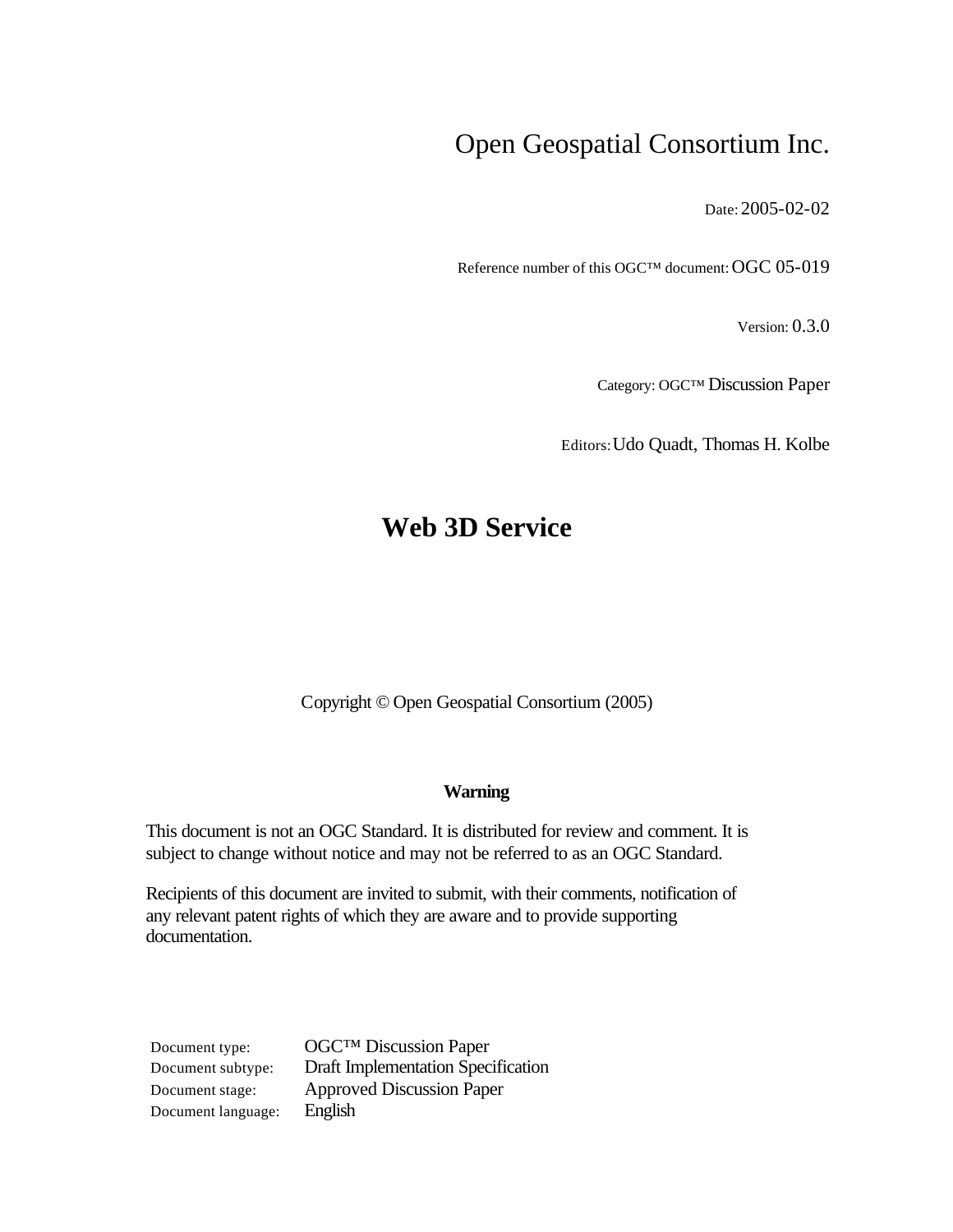# **Contents**

# Page

| 1                  |         |  |  |  |
|--------------------|---------|--|--|--|
| $\overline{2}$     |         |  |  |  |
| 3                  |         |  |  |  |
| $\overline{4}$     |         |  |  |  |
| 5<br>5.1           |         |  |  |  |
| 6                  |         |  |  |  |
| 6.1                |         |  |  |  |
| 6.2                |         |  |  |  |
| 6.2.1              |         |  |  |  |
| 6.2.2              |         |  |  |  |
| 6.2.3.             |         |  |  |  |
| 6.2.4.             |         |  |  |  |
| 6.3                |         |  |  |  |
| 6.4                |         |  |  |  |
| 6.5                |         |  |  |  |
| 6.6                |         |  |  |  |
| 6.7                |         |  |  |  |
| 6.8                |         |  |  |  |
|                    |         |  |  |  |
| $\tau$             |         |  |  |  |
| 7.1                |         |  |  |  |
| 7.2                |         |  |  |  |
| 7.2.1              |         |  |  |  |
| 7.2.2              |         |  |  |  |
| 7.2.3              |         |  |  |  |
| 7.2.4.             |         |  |  |  |
| 7.2.4.1            |         |  |  |  |
|                    | 7.2.4.2 |  |  |  |
| 7.2.4.3            |         |  |  |  |
| 7.3                |         |  |  |  |
| 7.3.1              |         |  |  |  |
| 7.3.2              |         |  |  |  |
| 7.3.2.1            |         |  |  |  |
| 7.3.2.2            |         |  |  |  |
| 7.3.2.3            |         |  |  |  |
| 7.3.2.4            |         |  |  |  |
| 7.3.2.5            |         |  |  |  |
| 7.3.2.6            |         |  |  |  |
| 7.3.2.7<br>7.3.2.8 |         |  |  |  |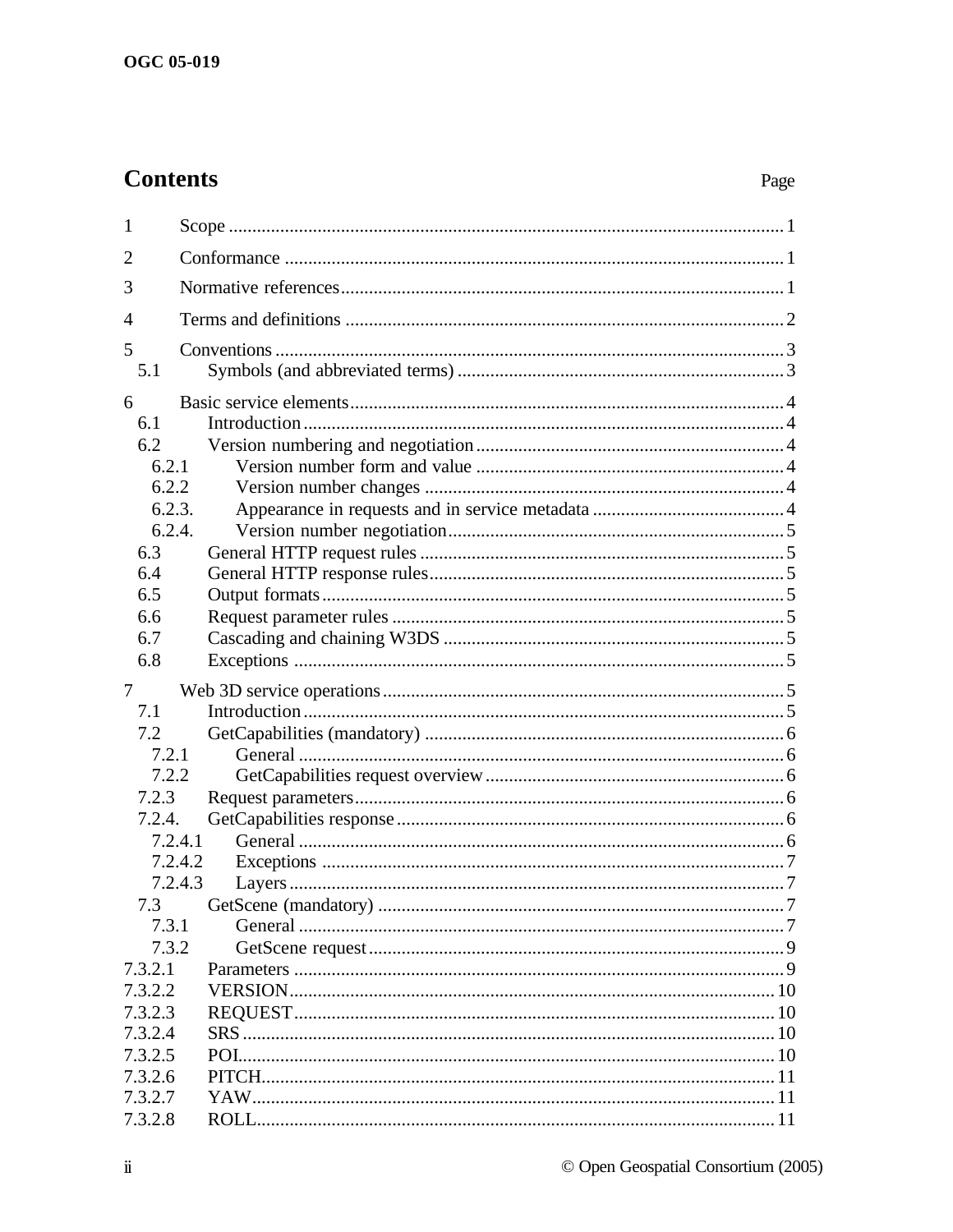| 7.3.2.9  |  |
|----------|--|
| 7.3.2.10 |  |
| 73211    |  |
| 7.3.2.12 |  |
| 73213    |  |
| 7.3.2.14 |  |
| 7.3.2.15 |  |
| 7.3.2.16 |  |
| 7.3.2.17 |  |
| 73218    |  |
| 73219    |  |
| 73220    |  |
| 7.3.2.21 |  |
| 7.3.2.22 |  |
| 7.3.2.23 |  |
| 7.3.3    |  |
|          |  |
|          |  |
|          |  |

# Figures

# Page

# **Tables**

# Page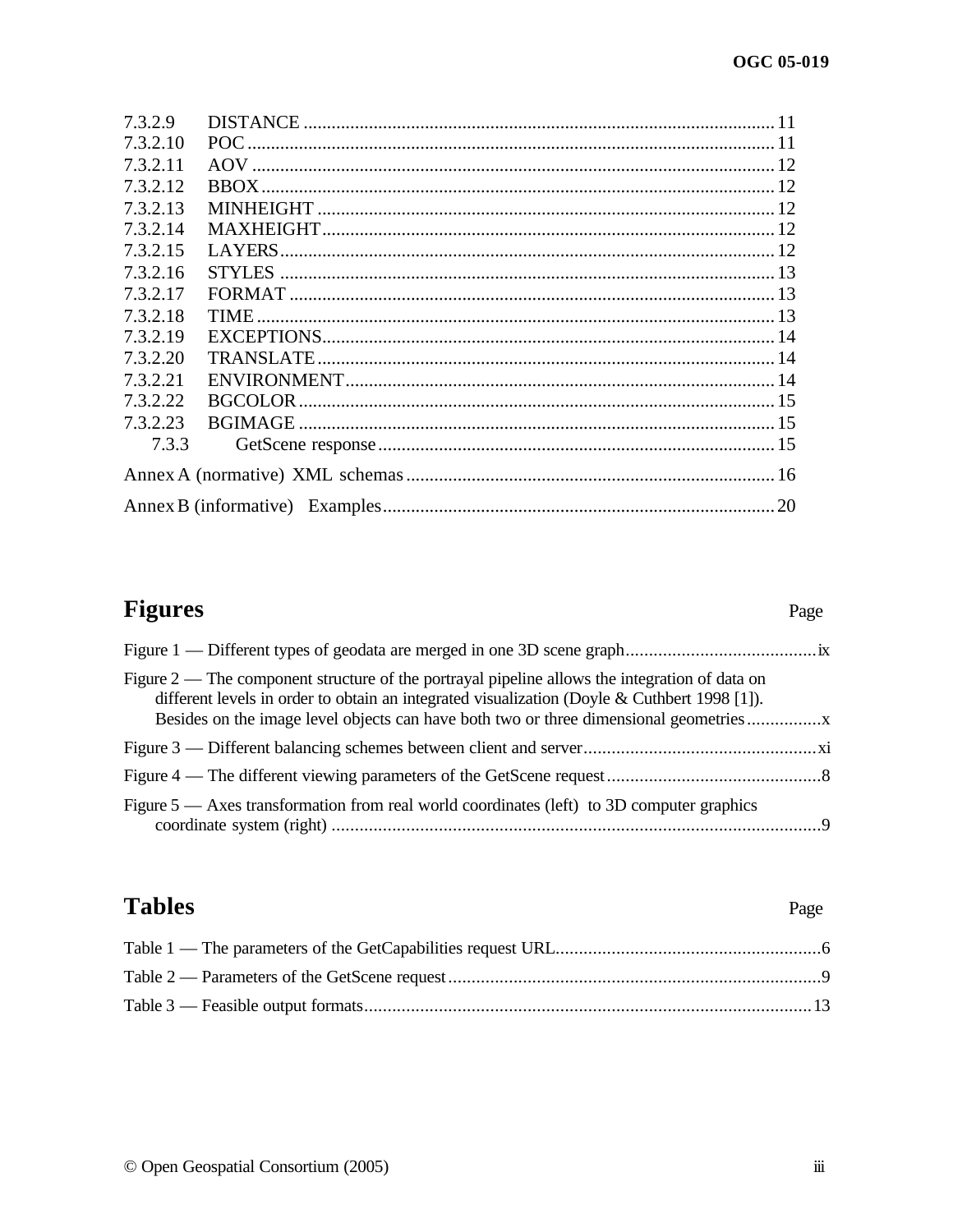## **i. Preface**

NOTE The previous version of this document was numbered 04-096, now renumbered 05-019 after approval and final editing in 2005.

Although this specification defines a stand-alone web service for the 3D visualization of geographic data, the document refers strongly to other OGC specifications. It is based on the ISO/DIS 19128 Web Map Service standard, the OGC's OWS Common Implementation Specification (V0.3.0) and the Web Terrain Service (V0.5.0). The document structure is adopted from other OGC Implementation Specifications.

## **ii. Submitting organizations**

The following organizations submitted this Implementation Specification to the Open Geospatial Consortium Inc.

#### **SIG 3D of the GDI-NRW**

(Special Interest Group of the Geodata Infrastructure of North-Rhine Westphalia, GERMANY).

Find more at: http://www.gdi-nrw.de

## **iii. Submission contact points**

All questions regarding this submission should be directed to the principal editor or the submitters:

Udo Quadt Institute for Cartography and Geoinformation University of Bonn Meckenheimer Allee 172 53115 Bonn, Germany Phone: ++49 (0)228 736334 Fax: ++49 (0)228 731753 E-mail: quadt@ikg.uni-bonn.de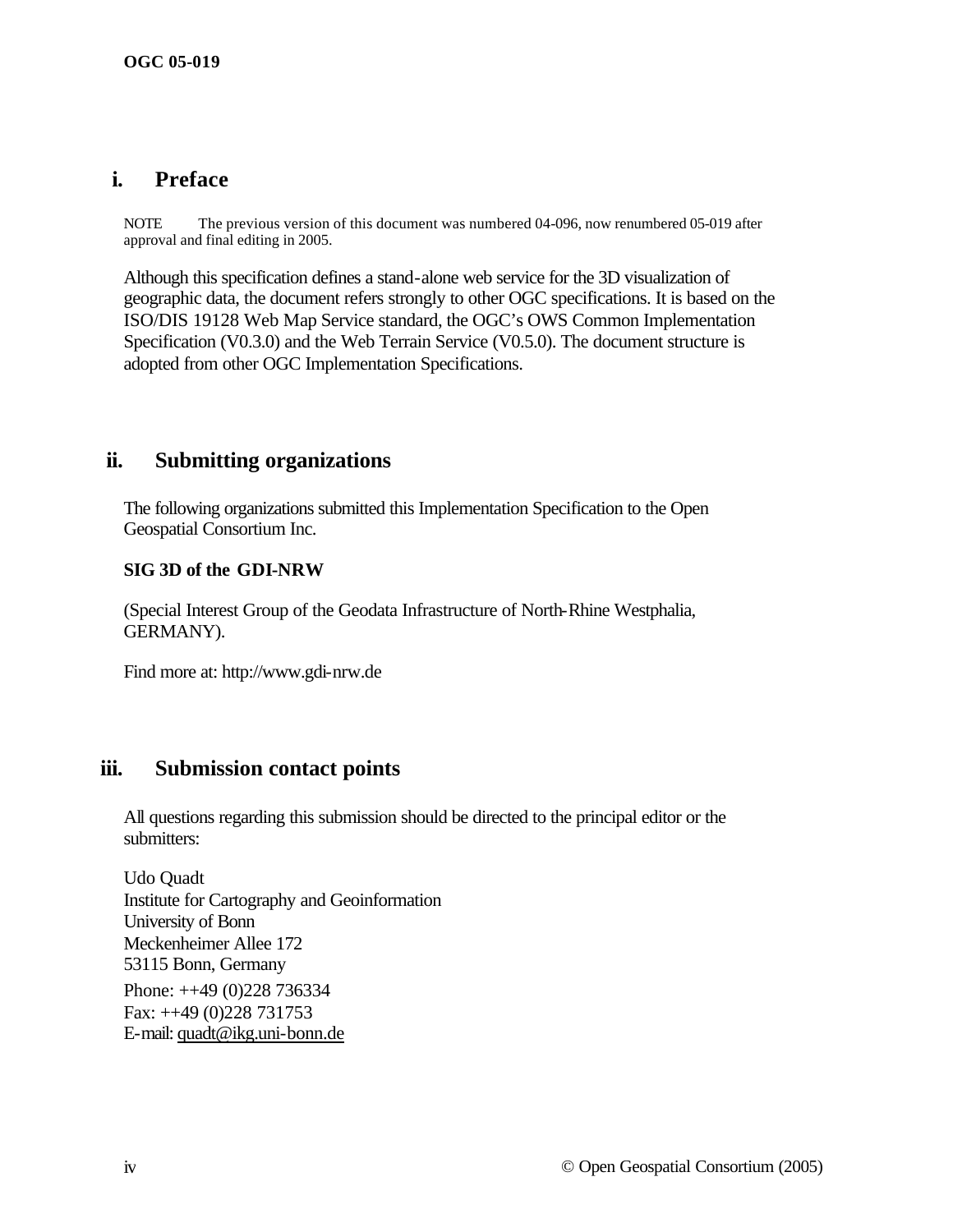# **iv. Participators in development**

Dr. Thomas H. Kolbe Institute for Cartography and Geoinformation, University of Bonn kolbe@ikg.uni-bonn.de

Christoph Uhlenküken Fa. conterra uhlenkueken@conterra.de

Dr. Andreas Poth Fa. Lat/Lon poth@lat-lon.de

Dr. Benno Schmidt Fa. conterra schmidt@conterra.de

Martin May Institute for Geoinformatics, University of Münster may@ifgi.uni-muenster.de

Ralf Stüber Fa. CPA Geo-Information stueber@supportgis.de

Dr. Michael Schluse Institute for Robotics Research, University of Dortmund schluse@irf.de

# **v. Revision history**

| <b>Date</b> | Release | <b>Author</b>   | <b>Primary clauses</b><br>modified | <b>Description</b>                                                                 |
|-------------|---------|-----------------|------------------------------------|------------------------------------------------------------------------------------|
| 2003-10-25  | 0.1.0   | Thomas H. Kolbe |                                    | First internal SIG 3D version                                                      |
| 2004-07-03  | 0.2.0   | Thomas H. Kolbe |                                    | Mapping coordinate axes from real world<br>to computer graphics                    |
|             |         |                 |                                    | GetScene: BBOX becomes mandatory                                                   |
|             |         |                 |                                    | GetScene: scene's displacement to local<br>coordinates                             |
|             |         |                 |                                    | GetScene: new parameters TRANSFORM,<br>ENVIRONMENT, MINHEIGHT,<br><b>MAXHEIGHT</b> |
| 2004-12-15  | 0.3.0   | Udo Quadt       |                                    | Complete restructuring of the document<br>using OGC template                       |
|             |         |                 |                                    | English translation                                                                |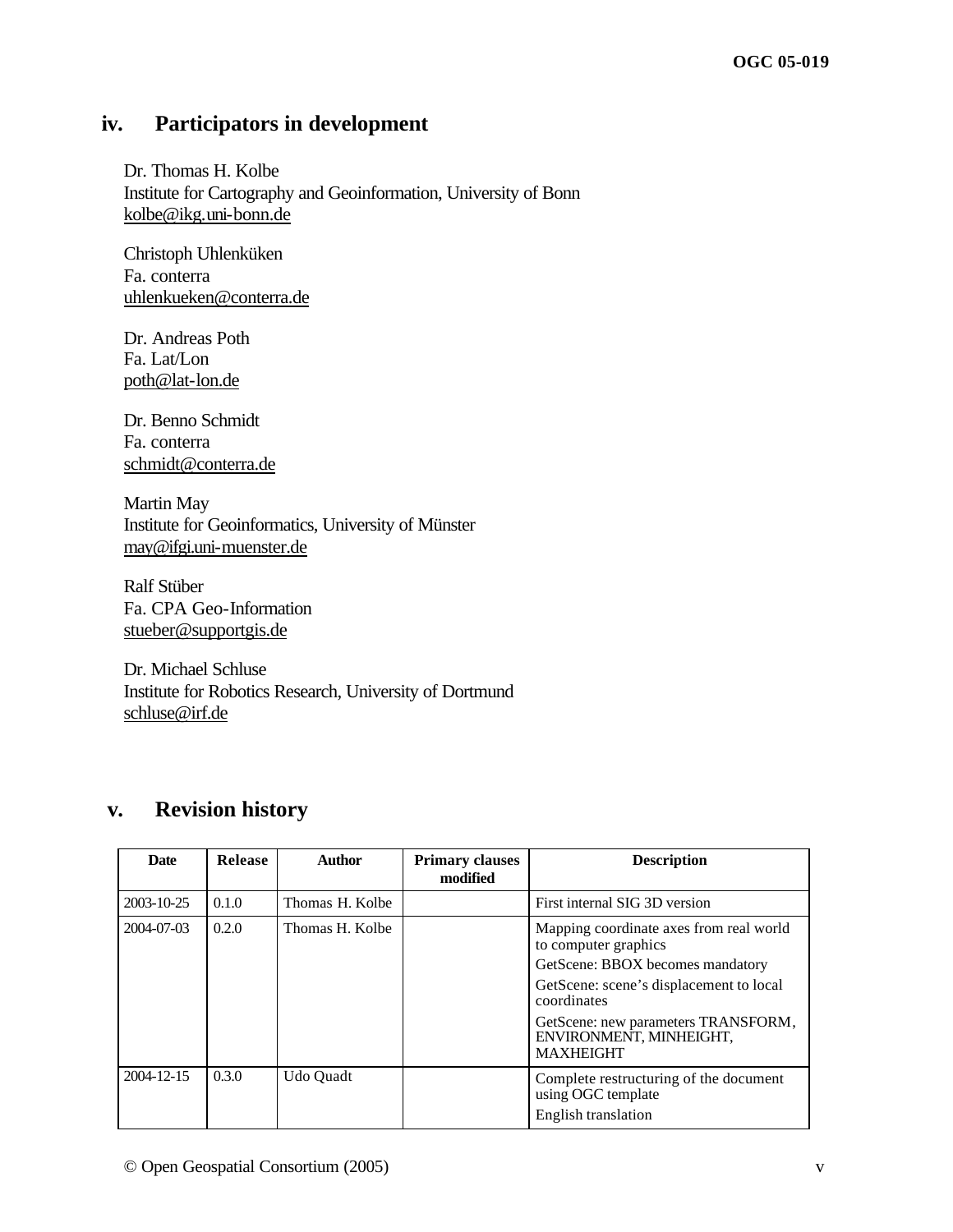## **vi. Changes to the OGC Abstract Specification**

The OGC™ Abstract Specification does not require changes to accommodate the technical contents of this document.

## **vii. Future work**

NOTE Generalization of the service interface now specified in this Discussion Paper has not yet been considered by the OGC. Such generalization of this interface will include considering combining the functions supported here with functions currently supported by other OGC (approved and draft) web services.

This specification was developed in the context of the Pilot 3D of the initiative geodata infrastructure North Rhine-Westphalia (GDI-NRW). The pilot 3D concerns the interoperable visualization of 3D city- and regional models. Different prototypical implementations of the W3DS have been realized and are still running. Further improvements are desirable to support:

#### a) **Queryable W3DS**

Like the GetFeatureInfo operation of a WMS, a W3DS should return the information about an interactively selected object in the scene graph. The returned information about selected objects will be formatted as an XML file (e.g., GML 3) for automatic computation or it could be displayed right into the 3D scene graph.

#### b) **Environmental enhancements of the scene**

For a more realistic display of the scene graph, it would be desirable to define additional sources of light (street lights, the moon, etc.) or adding atmospheric conditions like fog or rain.

#### c) **Generating animations and predetermined flight of camera**

Instead of interactive navigation through the 3D scene, sometimes it may be desired to get an automatic sequence or movie of the 3D models. Predefined routes through cities and buildings could be used as demos for trade fairs etc.

d) **Adding additional output formats** It should be considered if the W3DS could be applied as a basis for an open, interoperable 3D streaming service. It should be checked if other output formats beside the recommended ones (VRML97, GeoVRML and X3D) are feasible.

#### e) **Styled LayerDescriptors**

The concept of Styled Layer Descriptors is described in the Styled Layer Descriptor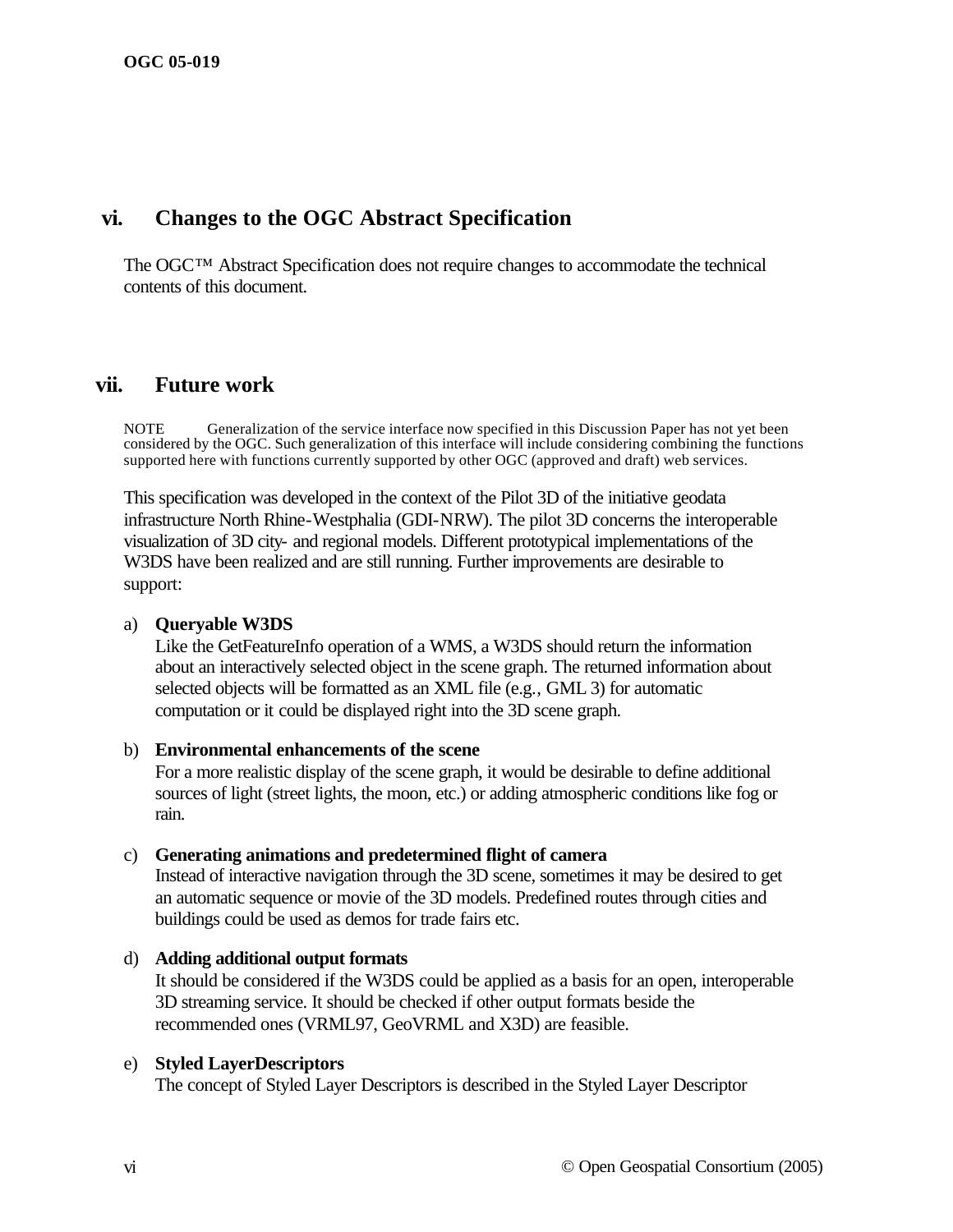Implementation Specification. It enables the user to control the graphical style of 3D graphic elements.

## f) **Build on OWS Common**

This document should more extensively build on the OGC Web Services Common Specification (OGC 05-008), normatively referencing parts of that document instead of repeating information.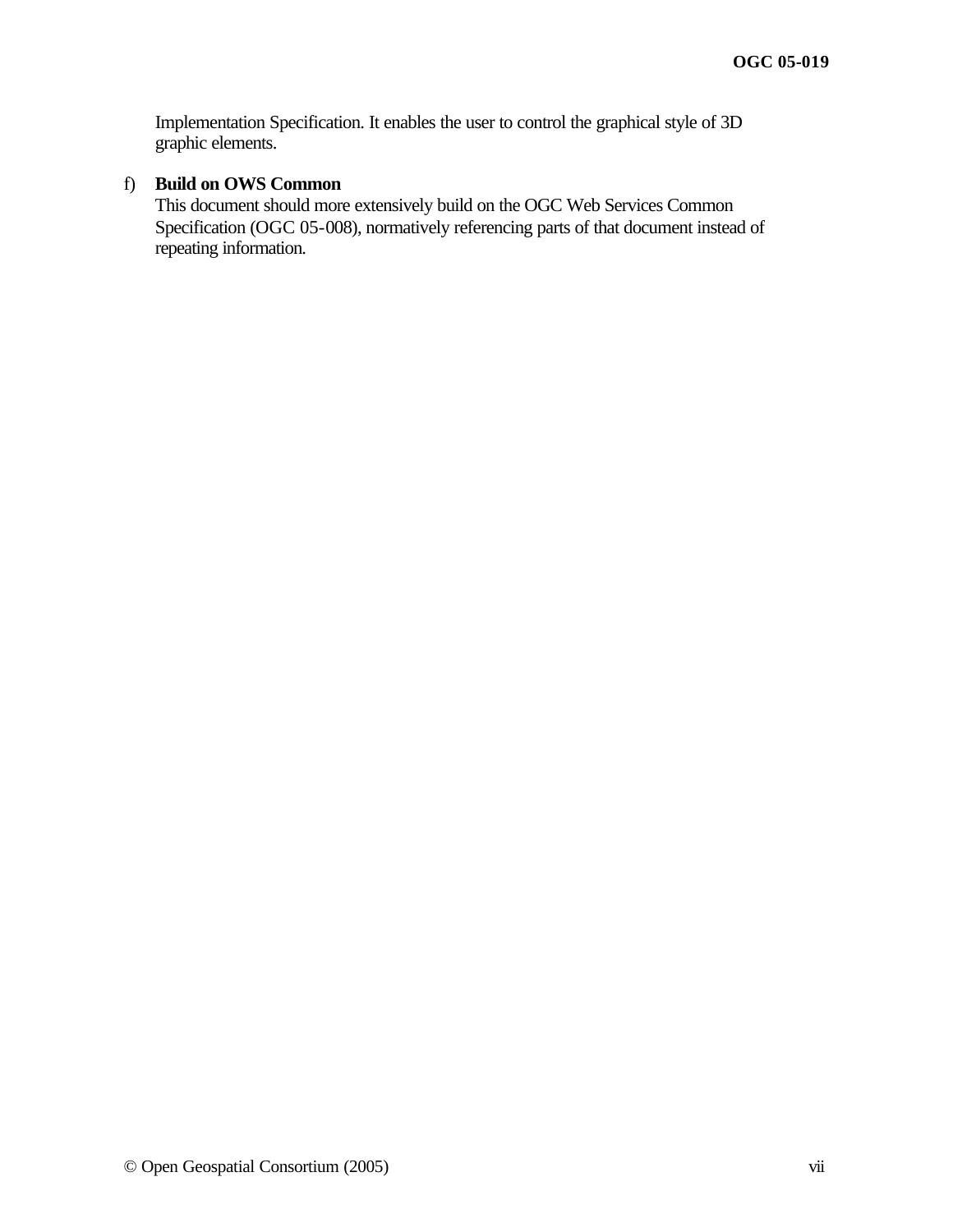# **Foreword**

This version of the specification cancels and replaces all previous versions.

Attention is drawn to the possibility that some of the elements of this document may be the subject of patent rights. Open Geospatial Consortium Inc. shall not be held responsible for identifying any or all such patent rights. However, to date, no such rights have been claimed or identified.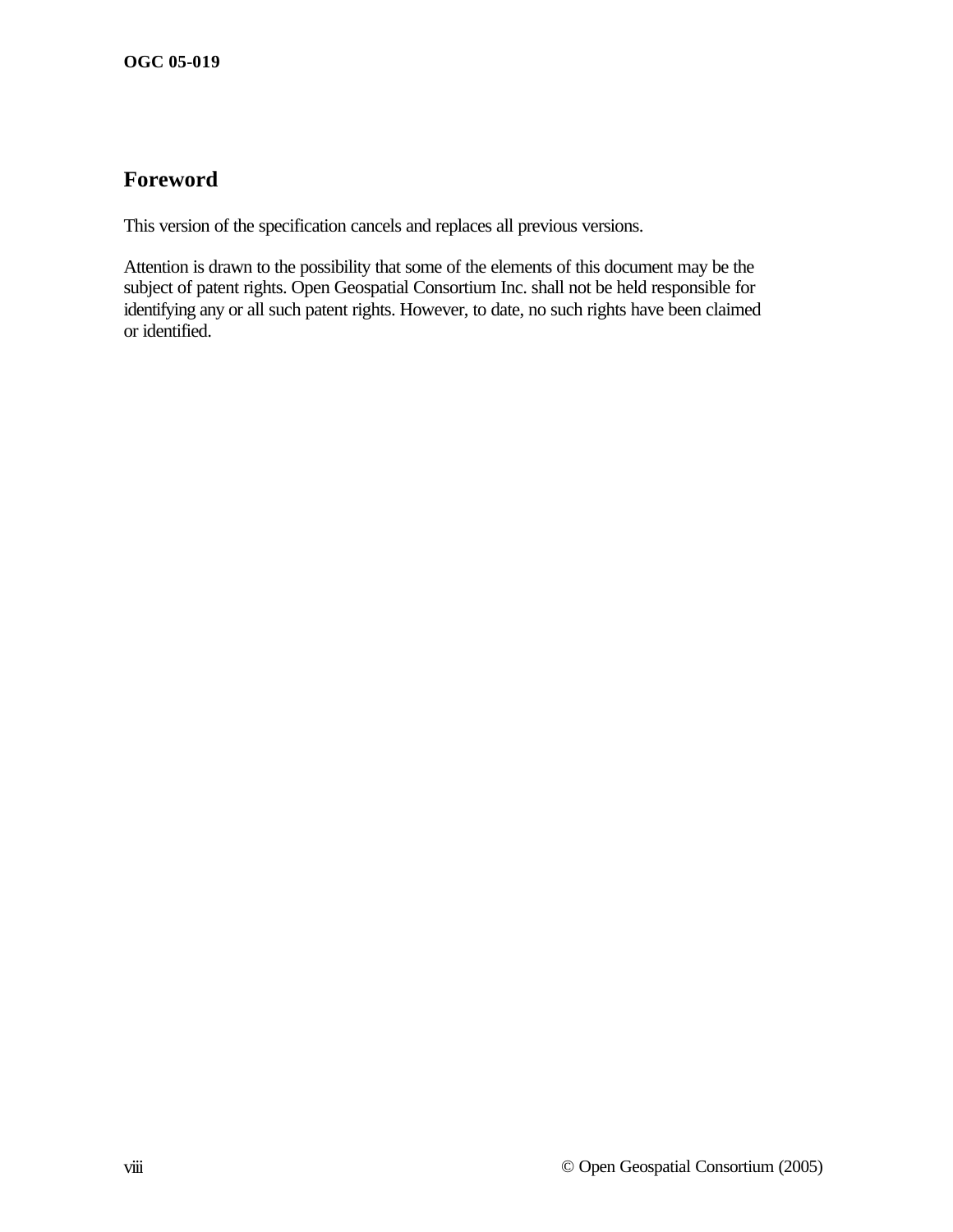# **Introduction**

The Web 3D Service is a portrayal service for three-dimensional geodata, delivering graphical elements from a given geographical area. In contrast to the OGC Web Mapping service (WMS) and the OGC Web terrain service (WTS) 3D scene graphs are produced. These scene graphs will be rendered by the client and can interactively be explored by the user. The W3DS merges different types (layers) of 3D data in one scene graph. (cf. Figure 1).



**Figure 1 — Different types of geodata are merged in one 3D scene graph**

3D scene graphs represent visual illustrations of 3D geodata and are not the geodata themselves. They do not contain the semantic characteristics and relations of the basic geodata. For gaining access to the 3D geodata OGC's Web Feature Service is recommended. All implementations of a Web 3D Service shall support VRML97 as default output format. Still other formats like GeoVRML or X3D are strongly advised compensating disadvantages of the aged VRML97 standard.

## **Geo-visualization using web services** (taken from [4])

Concerning the portrayal of spatial data the OpenGIS Consortium employs a four level visualization pipeline, which describes visualization as a multi-level process starting from non-graphical object representations stored in a repository (e.g. a database) and ending with the final presentation of graphical entities on a display device (see Doyle and Cuthbert 1998 [1]). The lowest level is built by the spatial data resources. In a selection step the interesting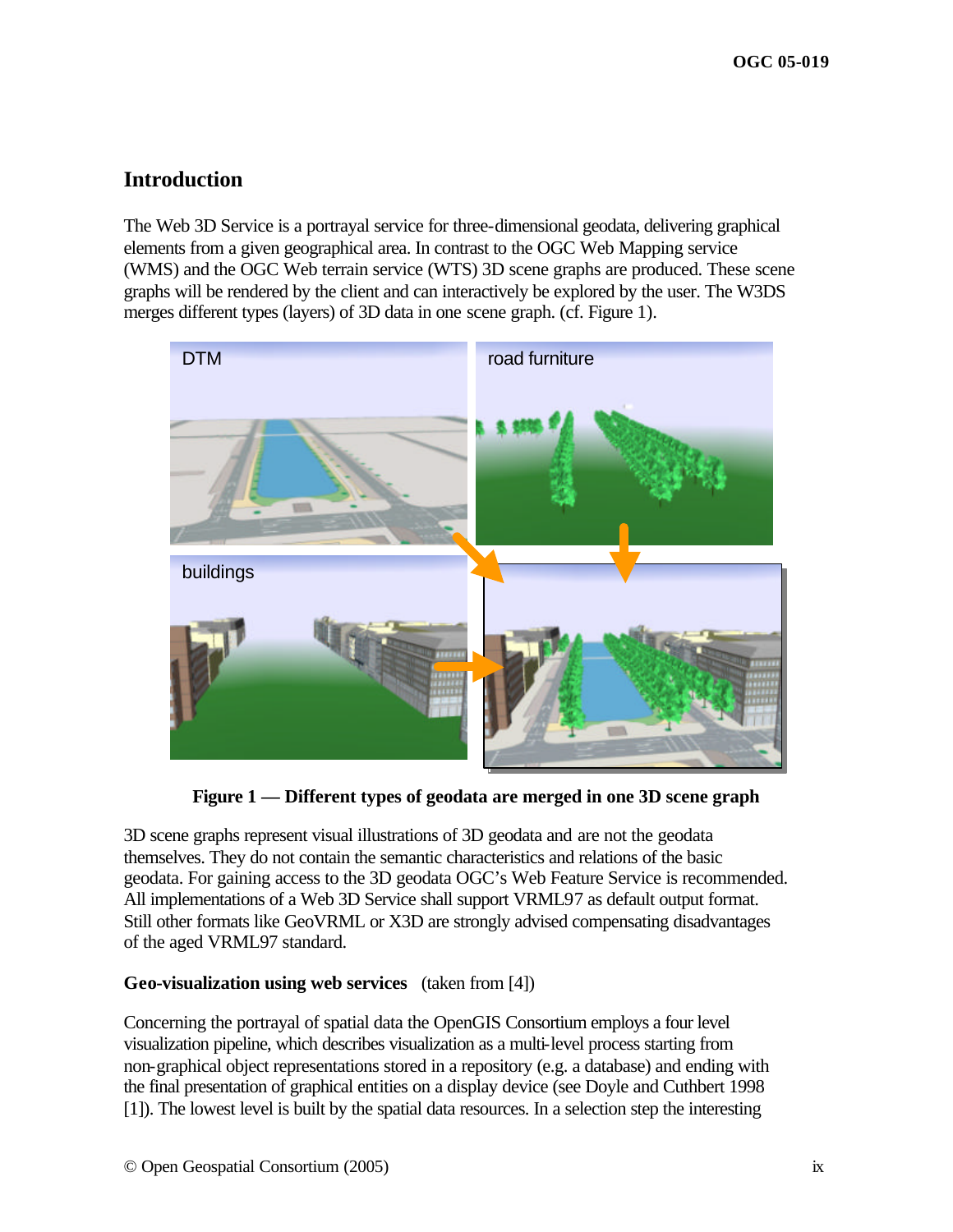objects are retrieved. The second step transforms the selected spatial objects to a graphical representation, i.e. the spatial objects are mapped to display elements. In the third step the generated display elements are rendered to an image, which in the final step is displayed to the user by an appropriate output device (cf. Figure 2).



#### **Figure 2 — The component structure of the portrayal pipeline allows the integration of data on different levels in order to obtain an integrated visualization (Doyle & Cuthbert 1998 [1]). Besides on the image level objects can have both two or three dimensional geometries**

As can be seen from Figure 2 the merging of data from different sources can take place at different levels of the visualization pipeline. After the selection of the spatial objects to be presented the data from path A are merged into path B, where for the objects from both A and B display elements are generated. Further display elements from path C are integrated before an image containing all graphic elements from A, B, and C is rendered. At the time of presentation another image can be integrated from path D as an overlay to the previously generated image. The latter approach is often used for the stacking of (2d) web map layers delivered from distributed web map services. The advantage is that the services that are to be combined only have to be compatible on the level of map graphics (JPG, TIFF or PNG in most cases), but not on the levels below. This allows the integration of maps from different systems that otherwise has nothing else in common.

Unfortunately, 3D visualizations cannot be integrated on the image level, since rendered images are only 2d. If two systems render views of the same scene, these images may not simply be overlaid, because the lower image can show objects that are nearer to the camera as the objects in the upper image. Nearer objects then might be covered by the rendered objects in the upper image. Therefore, 3D integration has to take place earlier, i.e. on the level of display elements. For proper integration of different sets of display elements then it is necessary that they have 3D geometries and use the same spatial reference system.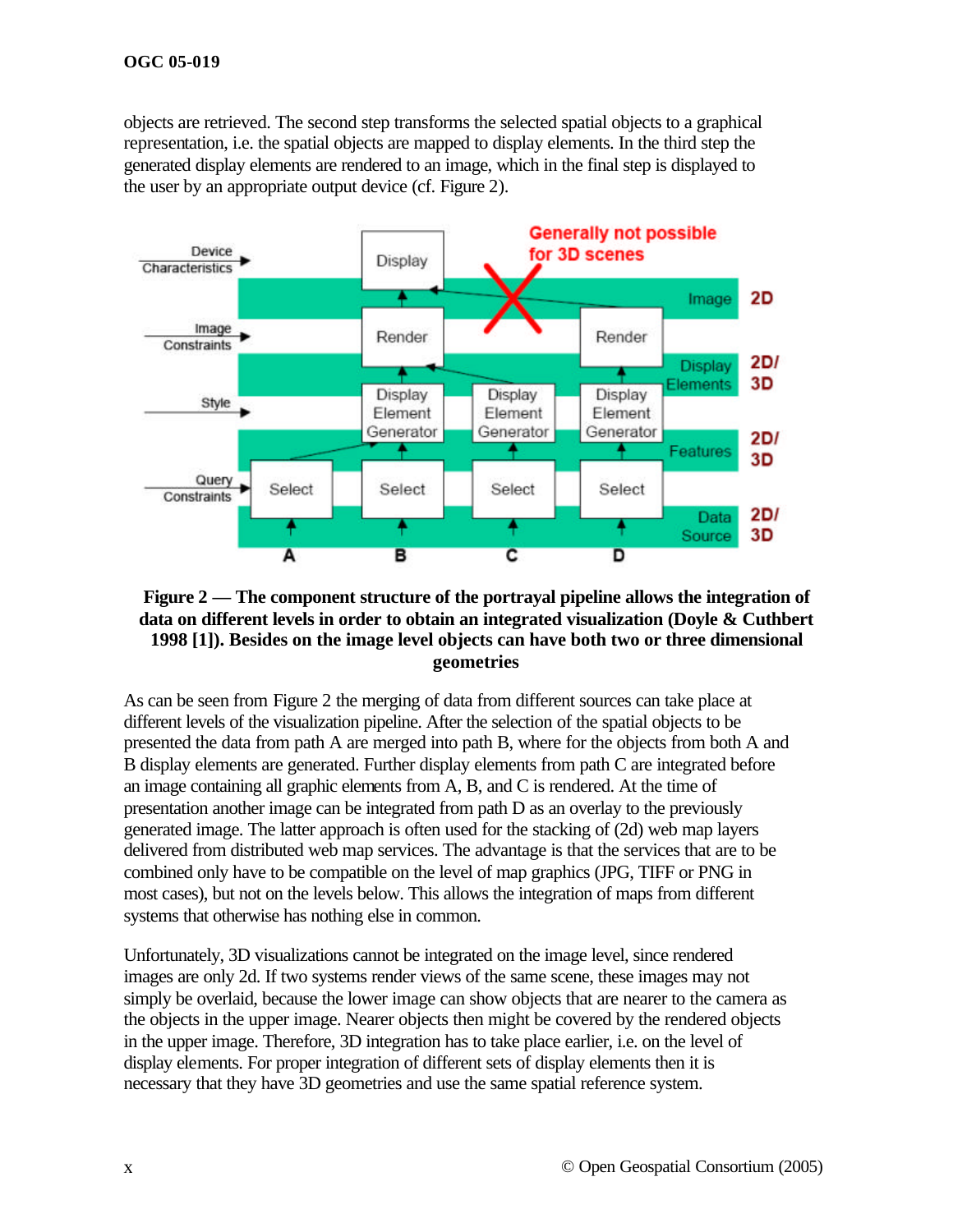The components of the portrayal pipeline have not to reside on the same system; they can be distributed over the internet. However, in client-server applications the lower level components are typically realized by one or more servers while the remaining visualization tasks are handled by the client. According to their complexity clients are classified into thick, medium, and thin clients (cf. Figure 2). Thick clients communicate on the feature level with the server. The advantage is that the client is free to realize any  $-$  including very complex  $$ visualization and interaction schemes. The major drawback wrt. to web applications is the need of a special web browser plug-in which implements these schemes. The plug-in has to be downloaded and installed by users before they can start with the visualization and interaction. Medium clients also need a plug-in for 3D visualization. However, if the display elements are represented using international standards like VRML, X3D or SVG, existing standard plugins can be used. The advantage of medium clients is that 3D plug-ins typically provide functionalities for real time rendering and navigation and therefore allow a high degree of interaction. Thin clients only have to cope with rendered images. Thus the most important advantage of thin clients wrt. to thick and medium clients is that they do not need any plug-in and can be used by standard web browsers on practically every computer system. However, since images are static, possibilities for interaction and navigation in the presented 3D scene are strongly limited.



**Figure 3 — Different balancing schemes between client and server**

The decision which client model is appropriate for what application depends on the specific application scenario on the one hand and the availability of appropriate data and services on the other hand. If 3D visualization plays only a minor role, for example, when a 3D view of a sports arena has to be shown in an online ticket service application, a thin client should be used. If the application focus is instead on interactive exploration, at least a medium client has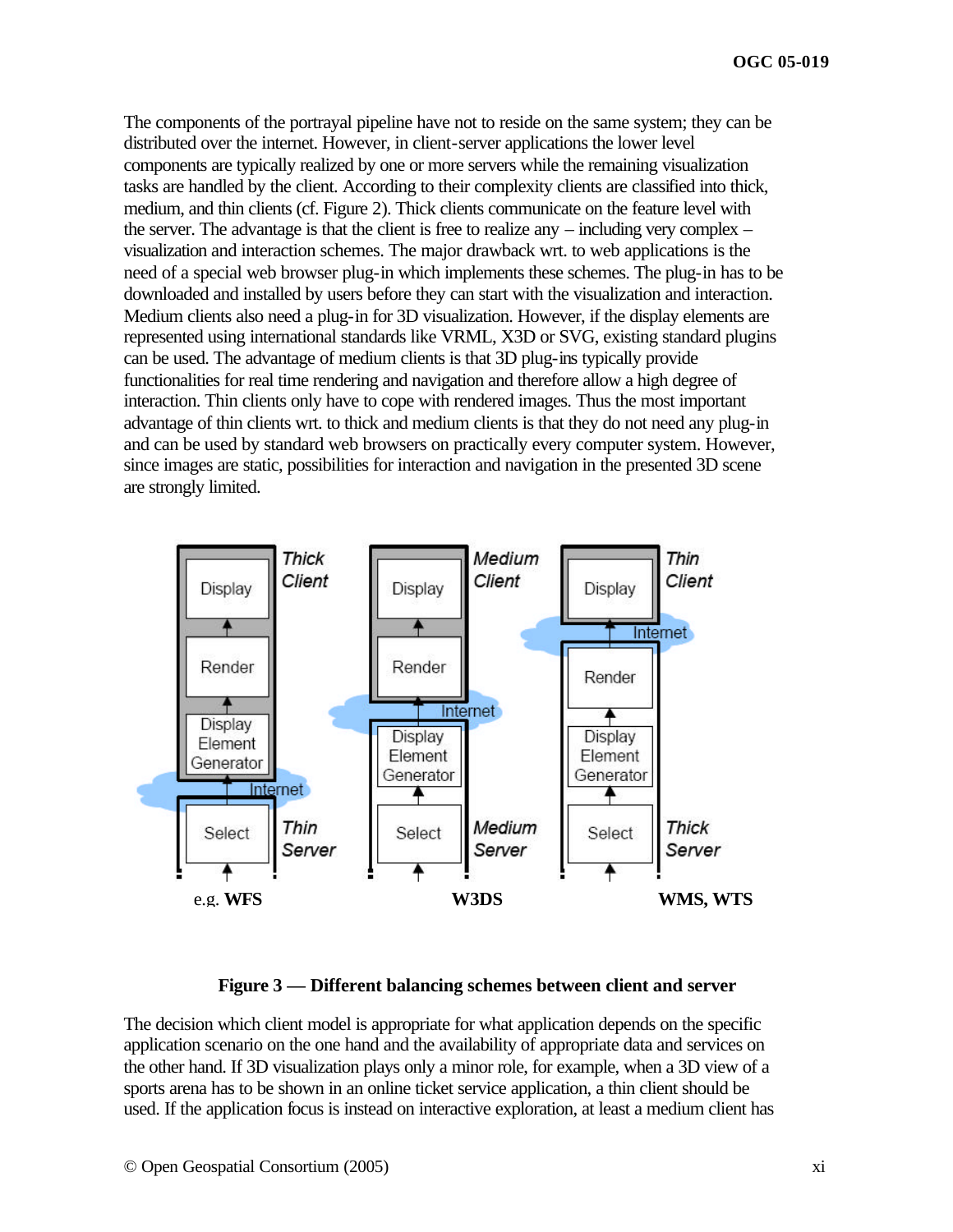to be used. A typical thin client displays bitmaps of a WMS or WTS and thick client is needed for the complex data handling of a WFS. By focusing on medium clients, the W3DS fills the gap between thin and thick servers (cf. Figure 3). The use of standard formats and standard plug-ins allows the widespread and easy use of data visualisation including interaction by the user.

## **Historical Background**

The idea of the W3DS was developed in the context of the initiative geodata infrastructure North Rhine-Westphalia (GDI-NRW), resulting in a prototype named Pilot 3D. The Pilot 3D implements the interoperable geo-visualization of 3d city and regional models. Several W3DS implementations are already running and experiences made during the test phase are reflected in this draft specification.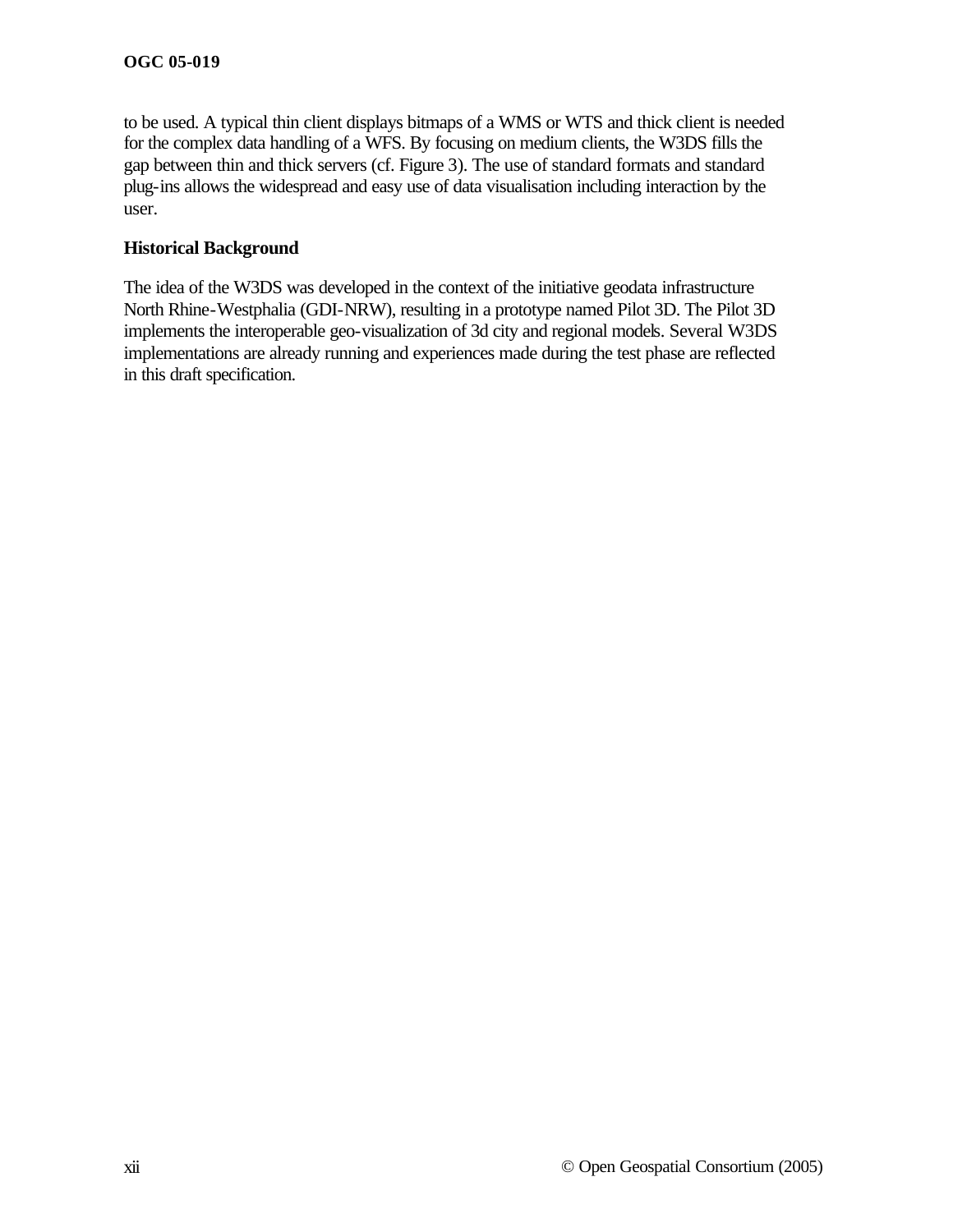# **Web 3D Service**

#### **1 Scope**

This is a proposal for a specification of a web service which delivers a 3D scene graph. This is an aggregation of 3D graphical elements, which can be explored interactively by a user.

#### **2 Conformance**

Conformance with this draft specification shall be checked using all the relevant tests specified in Annex A (normative) of the ISO/DIS 19128 Web Map Service standard.

#### **3 Normative references**

The following normative documents contain provisions which, through reference in this text, constitute provisions of this document:

EPSG, *European Petroleum Survey Group Geodesy Parameter*s, Lott, R., Ravanas, B., Cain, J., Girbig, J.-P., and Nicolai, R., eds., http://www.epsg.org/

IETF RFC 2045 (November 1996), *Multipurpose Internet Mail Extensions (MIME) PartOne: Format of Internet Message Bodie*s, Freed, N. and Borenstein N., eds., http://www.ietf.org/rfc/rfc2045.txt

IETF RFC 2616 (June 1999), *Hypertext Transfer Protocol – HTTP/1.1*, Gettys, J., Mogul, J., Frystyk, H., Masinter, L., Leach, P., and Berners-Lee, T., eds., http://www.ietf.org/rfc/rfc2616.txt

IETF RFC 2396 (August 1998), *Uniform Resource Identifiers (URI): Generic Synta*x, Berners-Lee, T., Fielding, N., and Masinter, L., eds., http://www.ietf.org/rfc/rfc2396.txt

ISO 8601:1988(E), *Data elements and interchange formats - Information interchange - Representation of dates and time*s.

ISO/DIS 19128 (2004), *Web Map Service, Version 1.3.0*, Jeff de La Beaujardiere, http://portal.opengis.org/files/?artifact\_id=5316

© Open Geospatial Consortium (2005) 1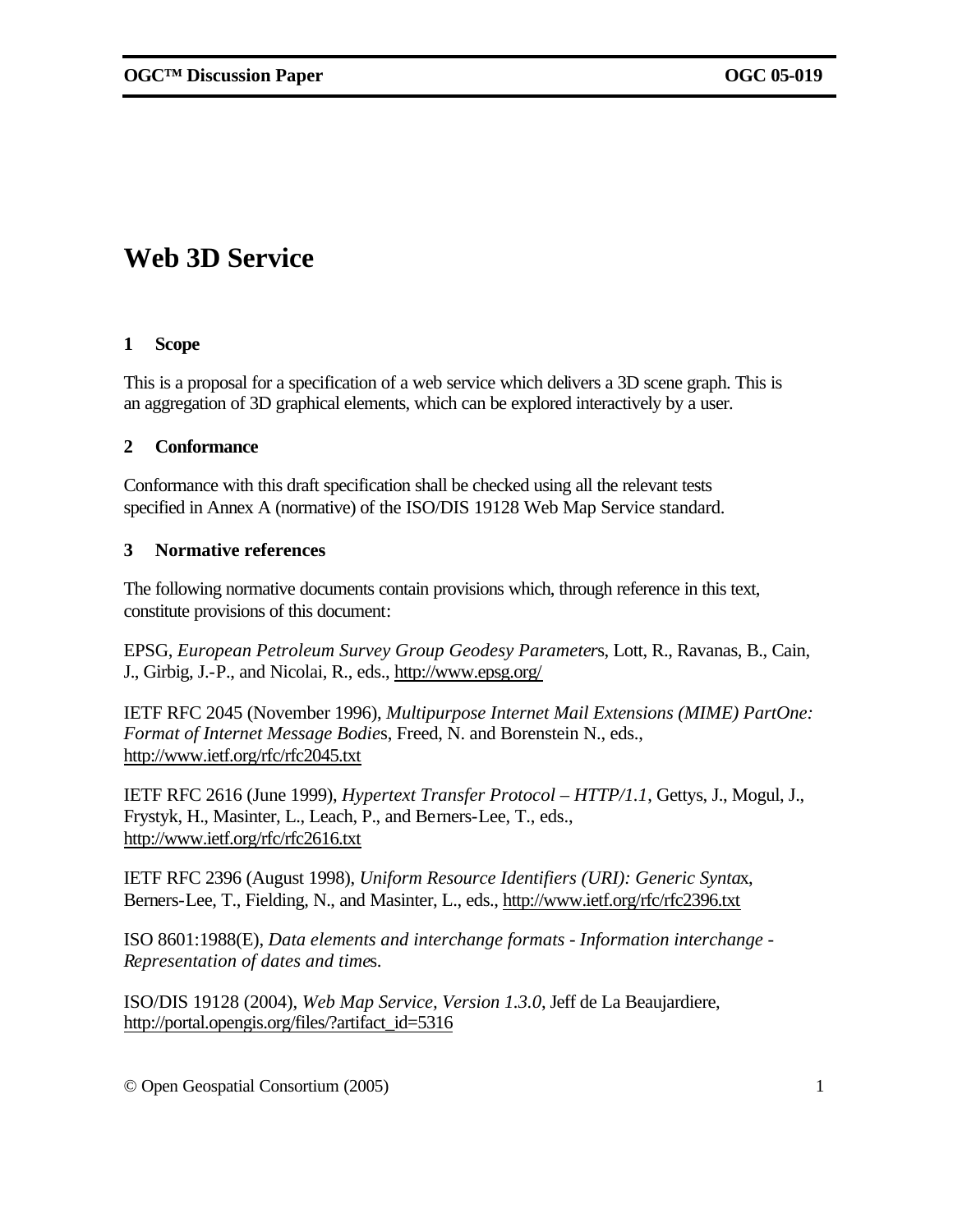ISO/IEC 14772-1:1997 (1997), *The Virtual Reality Modeling Language (VRML97)*, http://www.web3D.org/technicalinfo/specifications/vrml97/vrml97specification.pdf

ISO/IEC FDIS 19775:200x (2004): Information technology — Computer graphics and image processing — Extensible 3D (X3D). http://www.web3d.org/x3d/specifications/ISO-IEC-19775-IS-X3DAbstractSpecification/

OGC AS 12 (September 2001), *The OpenGIS Abstract Specification Topic 12: OpenGIS Service Architecture (Version 4.2*), Kottman, C. (ed.), http://www.opengis.org/techno/specs.htm

OGC (2004): *OWS Common Implementation Specification, Version 0.3.0.* Arliss Whiteside. http://portal.opengis.org/files/?artifact\_id=6324

OGC (2002), *Styled Layer Descriptor Implementation Specification, Version: 1.0.0*, William Lalonde, OGC 02-070, https://portal.opengeospatial.org/files/?artifact\_id=1188

WTS 0.5.0 (November 2003) OGC 03-081r2, Web Terrain Service Implementation Specification, v0.5.0, Lieberman, J., Sonnet, J., http://www.opengis.org/docs/03-081r2.pdf

XML 1.0 (October 2000), *Extensible Markup Language (XML) 1.0 (2nd edition*), World Wide Web Consortium Recommendation, Bray, T., Paoli, J., Sperberg-McQueen, C.M., and Maler, E., eds., http://www.w3.org/TR/2000/REC-xml

## **4 Terms and definitions**

For the purposes of this document, the following terms and definitions apply.

## **4.1**

## **client**

software component that can invoke an operation from a server

## **4.2**

## **coordinate reference system**

coordinate system that is related to the real world by a datum [ISO 19111]

## **4.3**

## **coordinate system**

set of mathematical rules for specifying how coordinates are to be assigned to points [ISO 19111]

## **4.4**

## **geographic information**

information concerning phenomena implicitly or explicitly associated with a location relative to the Earth [ISO 19101]

# **4.5**

## **interface**

named set of operations that characterize the behaviour of an entity [ISO 19119]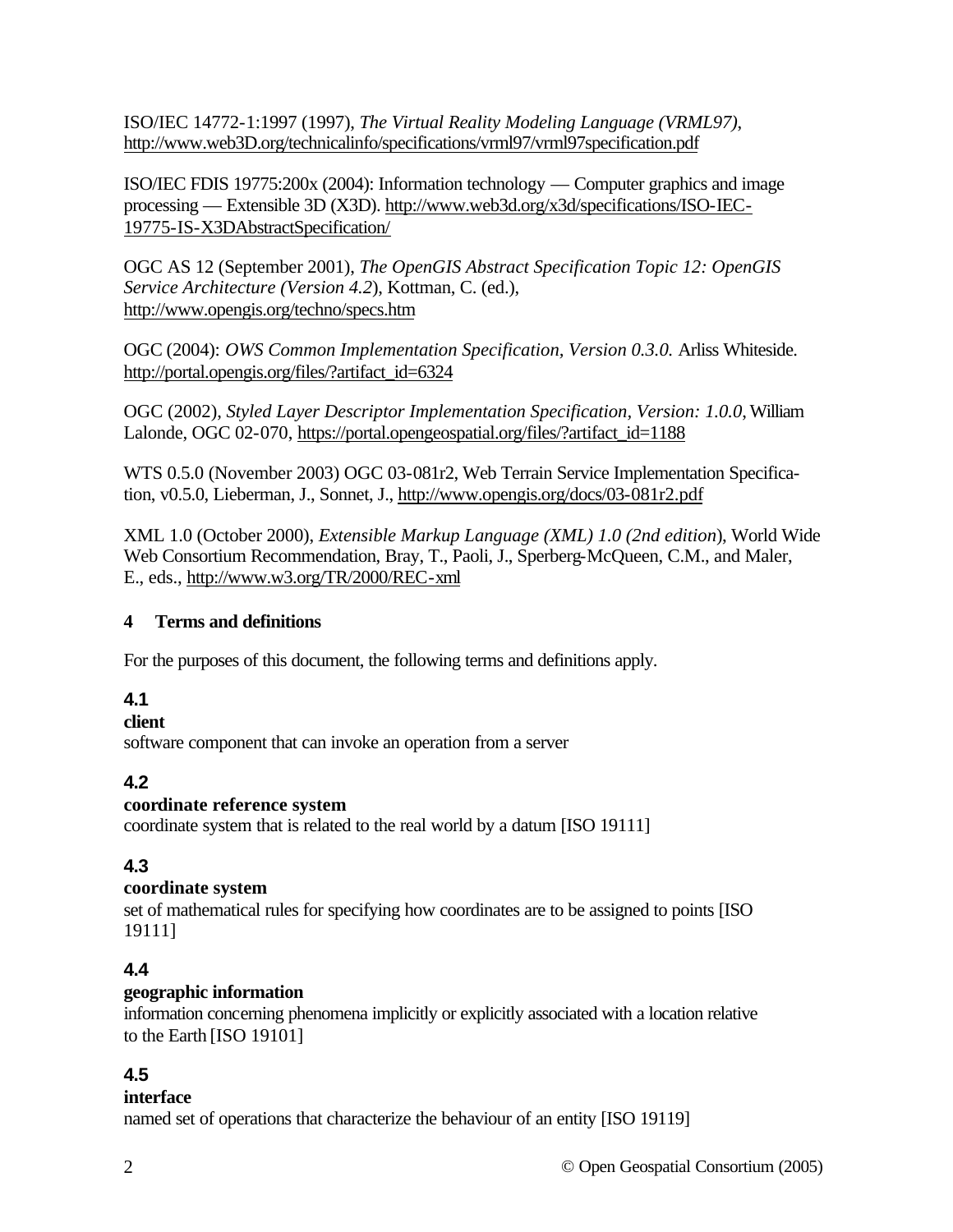## **4.6**

## **layer**

basic unit of geographic information that may be requested as a map from a server

## **4.7**

## **map**

portrayal of geographic information as a digital image file suitable for display on a computer screen

# **4.8**

**operation**

specification of a transformation or query that an object may be called to execute [ISO 19119]

# **4.9**

## **portrayal**

presentation of information to humans [ISO 19117]

## **5 Conventions**

#### **5.1 Symbols (and abbreviated terms)**

This document uses the following abbreviated terms.

| <b>DTD</b>     | Document Type Definition               |
|----------------|----------------------------------------|
| <b>EPSG</b>    | European Petroleum Survey Group        |
| <b>GDI</b>     | Geodata infrastructure                 |
| <b>GeoVRML</b> | VRML with a extension for 3D geodata   |
| <b>GML</b>     | Geography Markup Language              |
| <b>HTTP</b>    | <b>Hypertext Transfer Protocol</b>     |
| <b>IETF</b>    | <b>Internet Engineering Task Force</b> |
| <b>MIME</b>    | Multipurpose Internet Mail Extensions  |
| <b>NRW</b>     | North-Rhine Westphalia                 |
| <b>OGC</b>     | <b>Open Geospatial Consortium</b>      |
| POC            | Point Of Camera                        |
| POI            | Point Of Interest                      |
| <b>RFC</b>     | <b>Request for Comments</b>            |
| <b>SIG</b>     | <b>Special Interest Group</b>          |
| SLD            | <b>Styled Layer Descriptor</b>         |
| <b>SRS</b>     | Spatial Reference System               |
| URL            | Uniform Resource Locator               |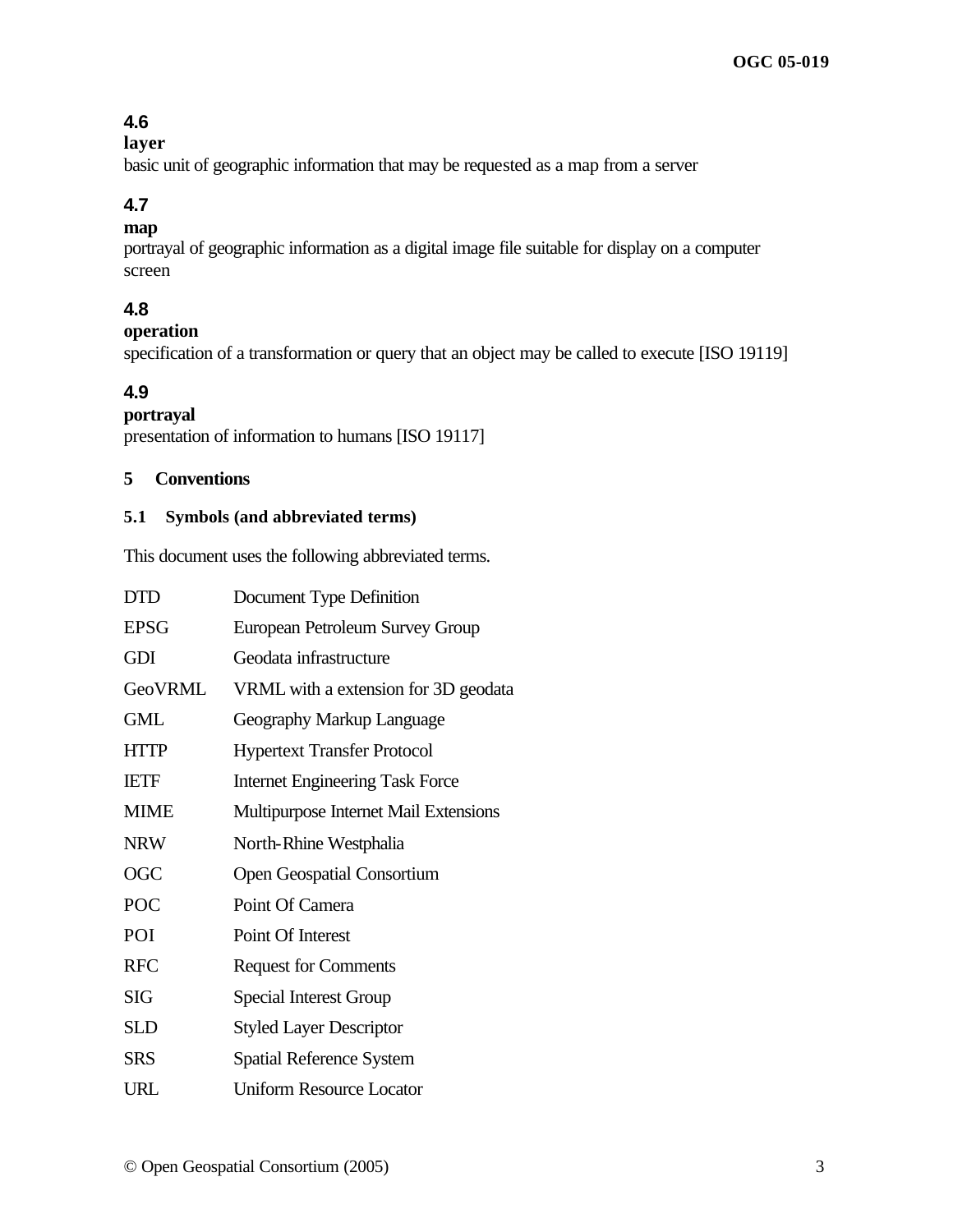| <b>UTC</b>  | <b>Universal Time Coordinated</b> |
|-------------|-----------------------------------|
| <b>VRML</b> | Virtual Reality Modeling Language |
| <b>WCS</b>  | <b>Web Coverage Service</b>       |
| <b>WFS</b>  | <b>Web Feature Service</b>        |
| <b>WMS</b>  | Web Mapping Service               |
| <b>WTS</b>  | <b>Web Terrain Service</b>        |
| XML         | Extensible Markup Language        |

## **6 Basic service elements**

## **6.1 Introduction**

This clause specifies aspects of Web 3D Server behaviour that are independent of particular operations or are common to several operations. If not further noted the service's behaviour is in accordance with the ISO/DIS 19128 Web Map Service standard and OGC's OWS.

## **6.2 Version numbering and negotiation**

## **6.2.1 Version number form and value**

The Web 3D Service defines a protocol version number. The version number applies to the XML schema and the request encodings defined in this draft specification. The version number contains three nonnegative integers, separated by decimal points, in the form "x.y.z". The numbers "y" and "z" shall not exceed 99.

Implementations of this draft specification shall use the value "0.1.0" or "0.3.0" as the protocol version number.

## **6.2.2 Version number changes**

The protocol version number shall be changed with each revision of this draft specification. The number shall increase monotonically and shall comprise no more than three integers separated by decimal points, with the first integer being the most significant. There may be gaps in the numerical sequence. Some numbers may denote draft versions. Servers and their clients need not support all defined versions, but shall obey the negotiation rules below.

## **6.2.3. Appearance in requests and in service metadata**

The version number appears in at least two places: in the service metadata, and in the parameter list of client requests to a server. The version number used in a client's request of a particular server shall be equal to a version number which that instance has declared it supports (except during negotiation as described below). A server may support several versions, whose values clients may discover according to the negotiation rules.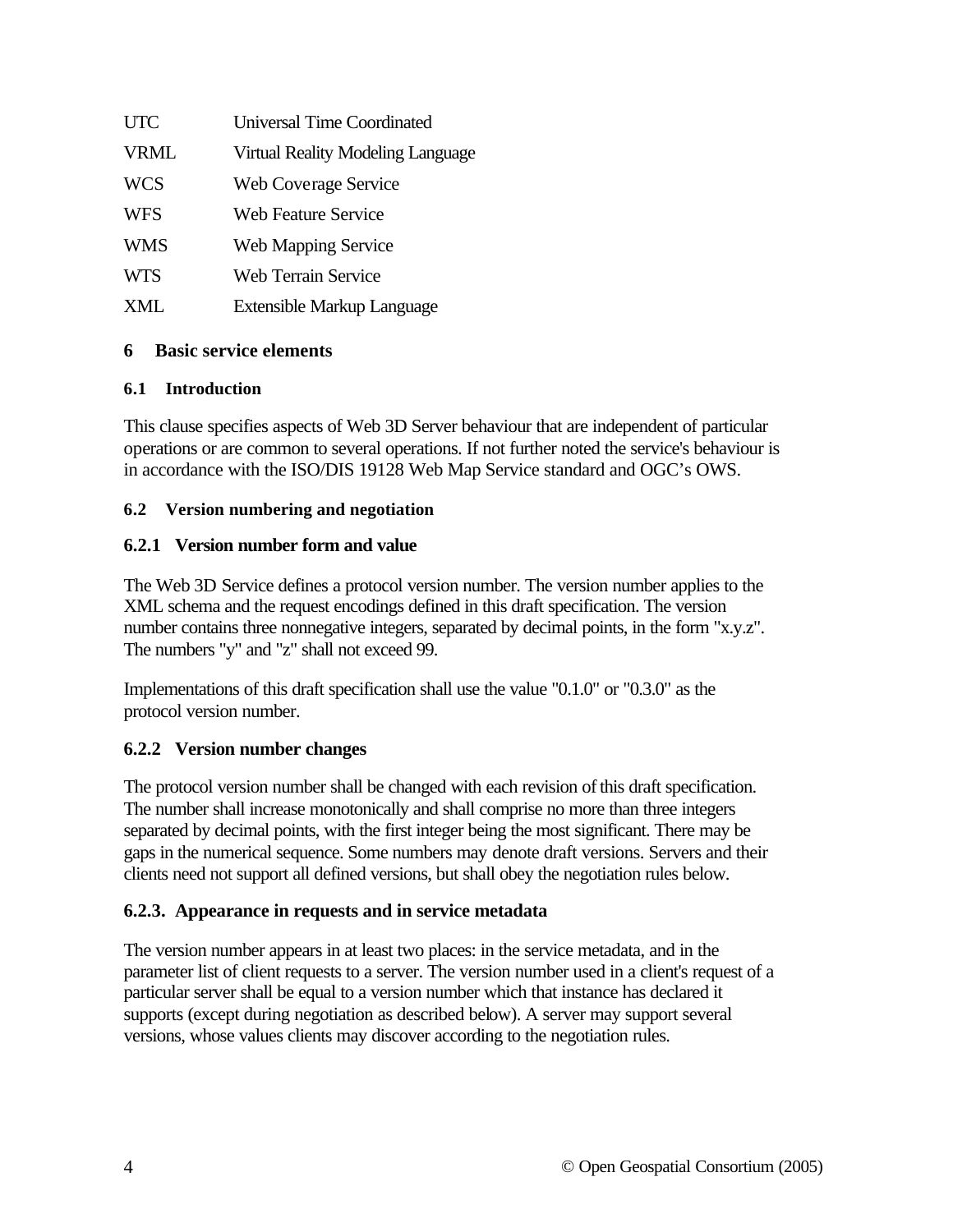#### **6.2.4. Version number negotiation**

A W3DS client may negotiate with a server to determine a mutually agreeable protocol version. Negotiation is performed using the GetCapabilities operation (described in 7.2) according to the rules described in the ISO/DIS 19128 Web Map Service standard and OGC's OWS specification.

The VERSION parameter is mandatory in requests other than GetCapabilities.

#### **6.3 General HTTP request rules**

HTTP request rules are identically treated as in the ISO/DIS 19128 Web Map Service standard.

#### **6.4 General HTTP response rules**

HTTP responese rules are identically treated as in the ISO/DIS 19128 Web Map Service standard.

#### **6.5 Output formats**

At present the only mandatory output format MIME type is model/vrml for GetScene and text/xml for the GetCapabilities request.

#### **6.6 Request parameter rules**

Request parameter rules are identically treated as in the ISO/DIS 19128 Web Map Service standard.

#### **6.7 Cascading and chaining W3DS**

The principles of cascading and chaining a web services are valid for the W3DS, too. Description is given at the OWS and WMS specification. The W3DS is suitable in particular for the integrated visualization of adjacent city models (mosaic scenario) or into one another interlocked models (hierarchy scenario).

#### **6.8 Exceptions**

At a service exception an error document will be returned to the client. The output format of the error report depends on the value of the EXCEPTION parameter (clause 7.3.2.19).

## **7 Web 3D service operations**

#### **7.1 Introduction**

The two operations defined for a Web 3D Service are GetCapabilities and GetScene. This Clause specifies the implementation and use of these W3DS operations in the Hypertext Transfer Protocol (HTTP) Distributed Computing Platform (DCP).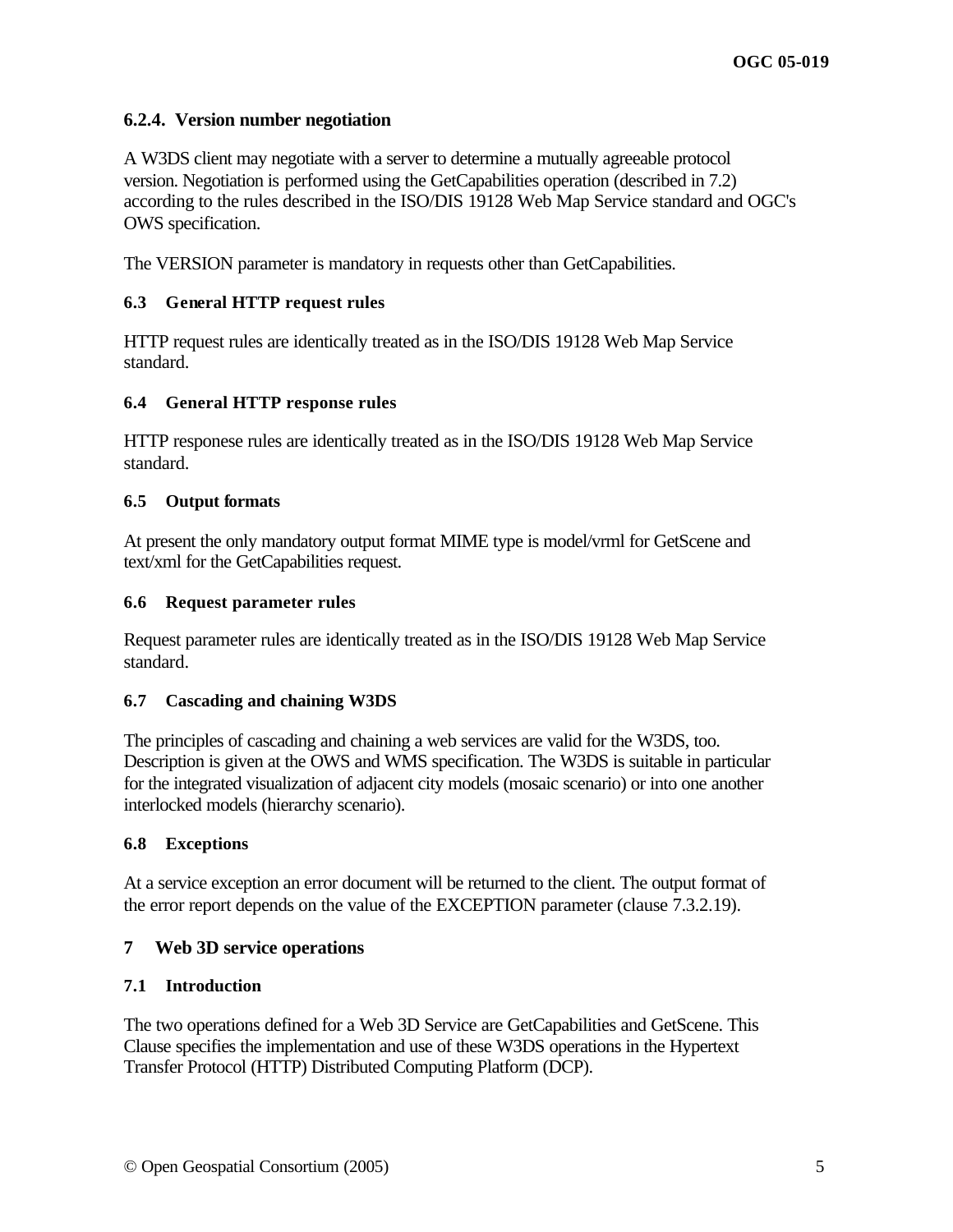#### **7.2 GetCapabilities (mandatory)**

## **7.2.1 General**

The purpose of the mandatory GetCapabilities operation is to obtain service metadata, which is a machine readable (and human-readable) description of the server's information content and acceptable request parameter values.

The GetCapabilities operation is mandatory for all OGC web service and is extensively described in the OWS Common Implementation Specification and the ISO/DIS 19128 Web Map Service standard. For reasons of more comfortable reading, the main points will be repeated and will be adapted for the W3DS when necessary.

## **7.2.2 GetCapabilities request overview**

The general form of a W3DS request is defined in clause 6. When making the GetCapabilities request of a W3DS server, which may offer other service types as well, it is necessary to indicate that the client seeks information about the Web 3D Service in particular. Thus, the SERVICE parameter of the request shall have the value "W3DS" as shown in clause 6.

| Name and example        | Mandatory/<br><b>Optional</b> | <b>Description</b>                          |
|-------------------------|-------------------------------|---------------------------------------------|
| VERSION=version         |                               | Request version                             |
| SERVICE=W3DS            | М                             | Service type                                |
| REQUEST=GetCapabilities | M                             | Request name                                |
| FORMAT=MIME_type        |                               | Output format of service metadata           |
| UPDATESEQUENCE=string   |                               | Sequence number of string for cache control |

**Table 1 — The parameters of the GetCapabilities request URL**

Example URL:

http://myserver.de/W3DS?SERVICE=W3DS&REQUEST=GetCapabilities

## **7.2.3 Request parameters**

The GetCapabilities request parameters are FORMAT, VERSION, SERVICE, REQUEST and UPDATESEQUENCE (cf. Table 1). The usage is equivalent to the ISO/DIS 19128 Web Map Service standard.

## **7.2.4.GetCapabilities response**

## **7.2.4.1 General**

When invoked on a Web 3D Service, the response to a GetCapabilities request shall be an XML document containing service metadata formatted according to the XML Schema in A.1.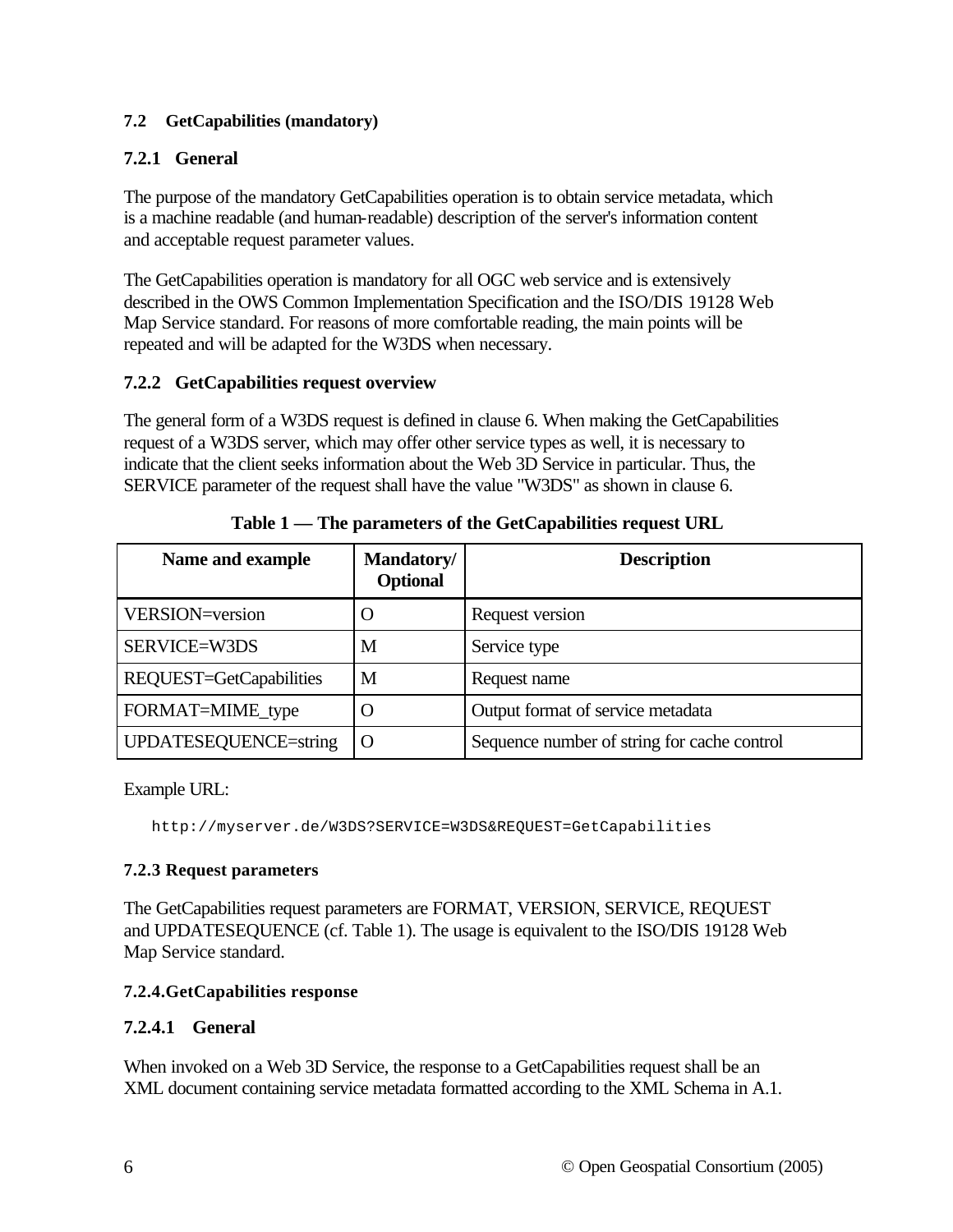The schema specifies the mandatory and optional content of the service metadata and how the content is formatted. The response shall be valid according to XML Schema validation rules.

The GetCapabilities response description is identical to the one from the ISO/DIS 19128 Web Map Service standard. Following are particular variations to the ISO standard:

#### **7.2.4.2 Exceptions**

Upon receiving an invalid operation request, the W3DS will respond to the client using an Exception Report message to describe to the client application and/or its human user the reason that the request is invalid. The service will handle exceptions as described in clause 8 of the OWS Common Implementation Specification.

#### **7.2.4.3 Layers**

Although the W3DS is a portrayal service like WMS the layer concept is treated differently. See section 7.3.2.15 for further explanation.

#### **7.3 GetScene (mandatory)**

#### **7.3.1 General**

The GetScene operation returns a 3D scene graph. Upon receiving a GetScene request, a W3DS shall either satisfy the request or issue a service exception.

The required parameters for the 3D visualization of a scene by a W3DS are the instruction to request a scene (REQUEST=GetScene), the selected spatial reference system (parameter SRS), the delimitation of the geographical area selected by an enclosing rectangle (bounding box, parameter BBOX), the desired output format, as well as parameters for the definition of a predefined virtual camera. The perspective can be defined in a similar fashion like in the WTS:

- a) Point of Interest (POI): the exact location in x,y,z space of the viewer's focus.
- b) Distance: the distance between the viewer and the POI in meters.
- c) Pitch: the angle or inclination (in degrees) between the viewer and the POI (0º means the viewer is looking horizontally and -90º means the viewer is looking straight down on the POI).
- d) Yaw: azimuth, the angle representing the "head swivel" (0º faces due north, 90º faces due east, etc.).
- e) Angle of view (AOV): The angle representing the breadth of landscape in the viewer's scene.
- f) Also commonly described as the field of view or field of vision. Corresponds to the width of the scene intersecting the POI.

The volume of the scene can be limited by MINHEIGHT and MAXHEIGHT.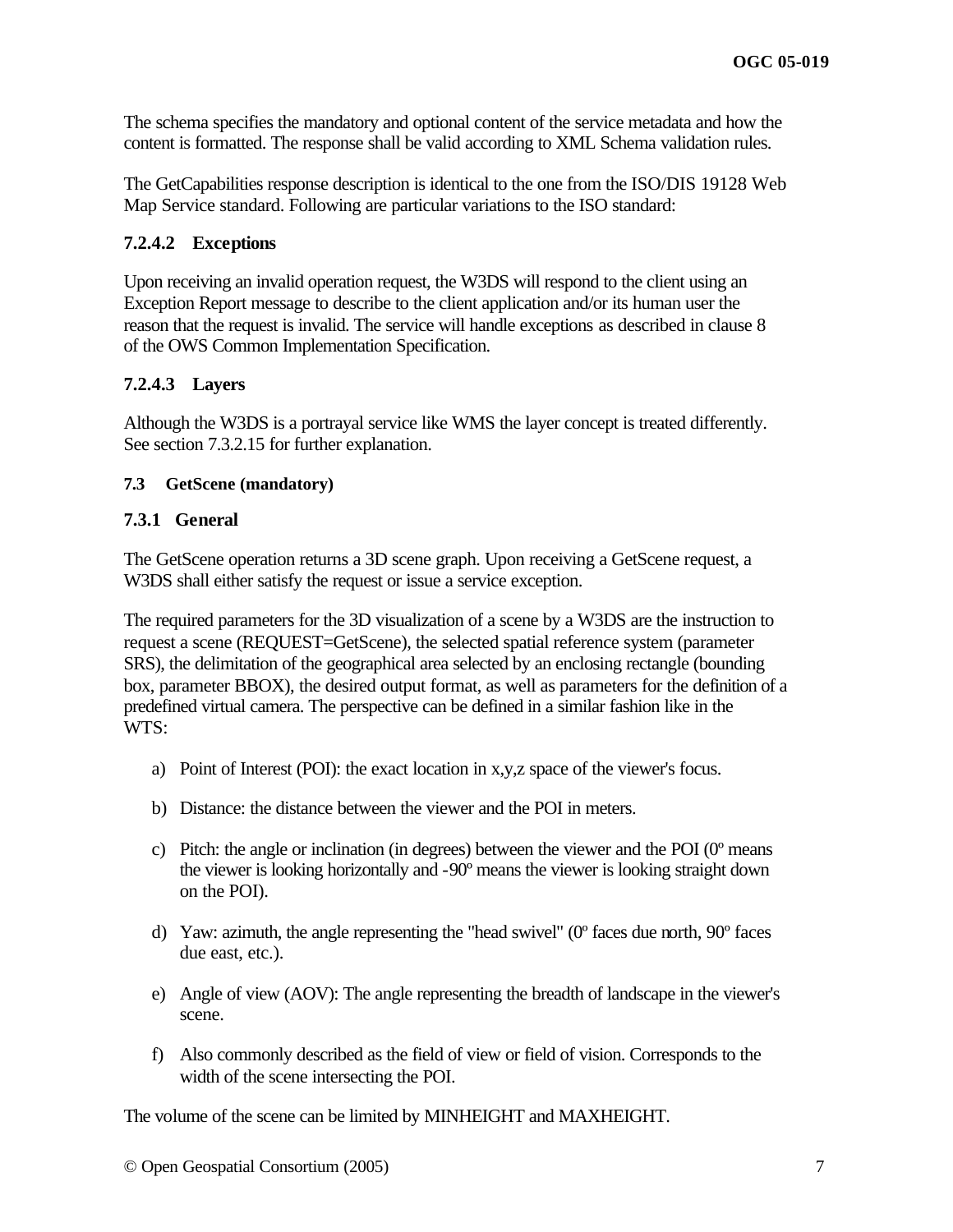The WTS allows the implicit selection of the displayed range by providing only the parameters POI, DISTANCE, AOV as well as YAW and PITCH, calculating the visible area from these parameters (without indicating a bounding box). For a W3DS this approach is not feasible, because the position coordinate values of 3D objects are moved to a new origin. This translation is needed because some SRS generate very high coordinate values, e.g. 8 digits in UTM, which do not bare enough capacity for submeter precison. The new origin is defined by *xmin* and *ymin* of the bounding box. Practically this means the W3DS substracts from every 3D coordinate of the first coordinate axis *xmin* and from the second *ymin*. If BBOX would be an optional parameter and omitted in a request, the W3DS would have to compute *xmin* and *ymin.* However, different W3DS implementations could calculate different values for the same camera parameters. This would make the integration of the output of different W3DS in the same scene impossible, because each produced scene graph would have its own origin.



#### **Figure 4 — The different viewing parameters of the GetScene request**

The viewing parameters are adopted and enhanced from the WTS draft specification (V0.5.0). There are many possibilities to specify a virtual camera that is used as initial perspective. Figure 4 shows the different viewing parameters for the W3DS. They are listed in Table 2 and are described in the following paragraphs.

Additionally the W3DS will do an axes transformation from real world to computer graphics coordinate systems. Real world coordinates (like UTM, Gauss Kruger or geographical coordinates) are typically using left-hand Cartesian coordinate system with z indicating the height above sea level. Computer graphics coordinate systems (like in VRML) are usually based on a right-hand Cartesian coordinate system. Therefore a W3DS automatically changes the axes of the real world SRSs as shown in Figure 5.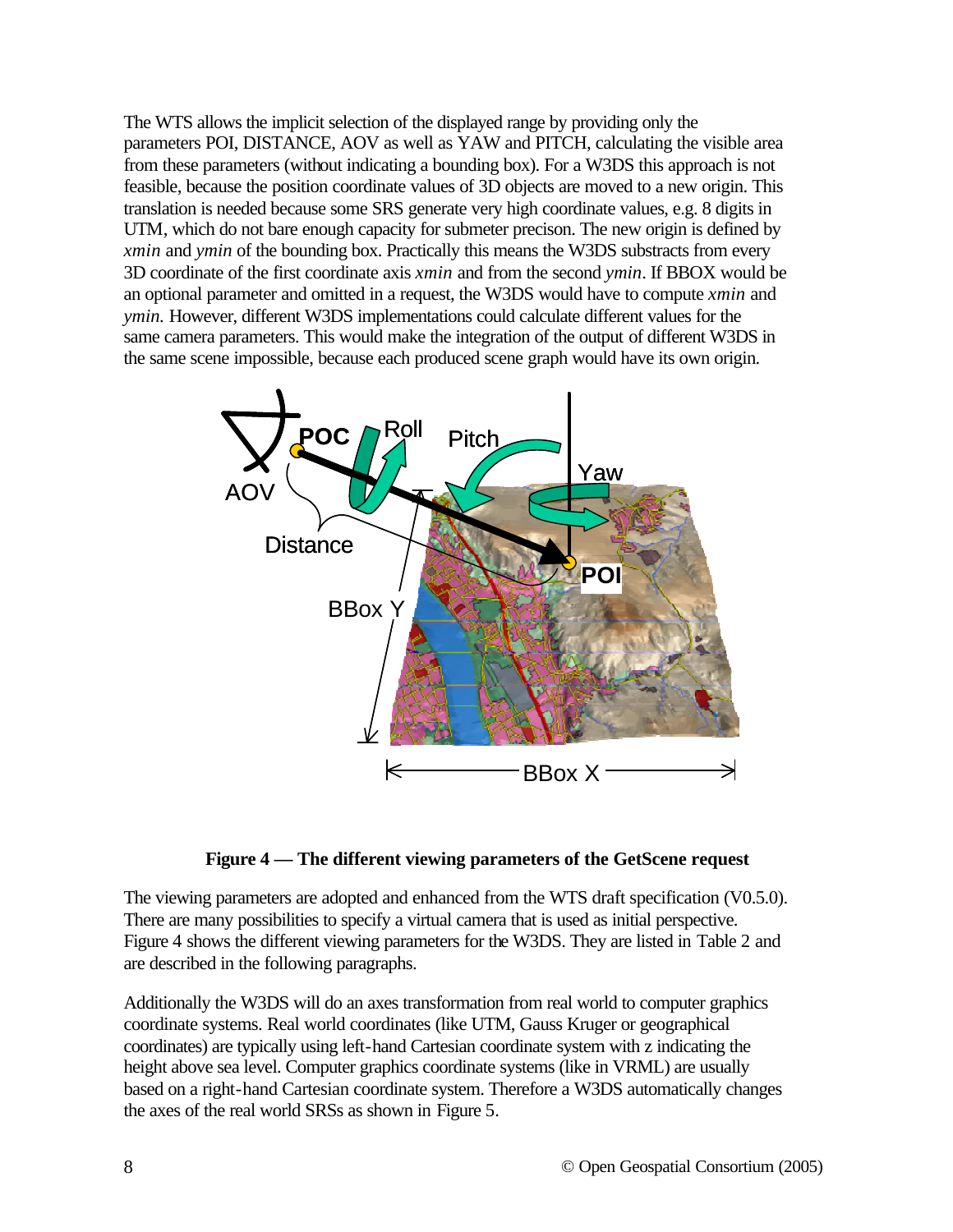

## **Figure 5 — Axes transformation from real world coordinates (left) to 3D computer graphics coordinate system (right)**

#### **7.3.2 GetScene request**

#### **7.3.2.1 Parameters**

The GetScene request is the main operation of a W3DS. The basic usage is described in OGC's OWS specification and is corresponding to the GetMap request of the ISO/DIS 19128 Web Map Service standard.

Table 2 shows the parameters for a GetScene request. Parameters marked with "R" are mandatory, "O" means they are optional and "C" is conditional, i.e. the usage of the conditional rated parameters depends on the required or optional parameters.

| <b>URL</b> parameter         | Required/<br>Optional/<br><b>Conditional</b> | annotation                                 |
|------------------------------|----------------------------------------------|--------------------------------------------|
| VERSION= <version></version> | R                                            | requested version                          |
| REQUEST=GetScene             | R                                            | requested operation                        |
| SRS=namespace:identifier     | R                                            | spatial reference system                   |
| $POI = point_of_interest>$   | $\subset$                                    | x, y, z point coordinates according to SRS |
| $PITCH = pitch$              | C                                            | angle of inclination [degree]              |
| $YAW=yaw>$                   |                                              | azimuth [degrees]                          |
| $ROLL=$                      | ( )                                          | rotation around viewing vector [degree]    |
| $DISTANCE = $                |                                              | distance POI to POC [meter]                |

**Table 2 — Parameters of the GetScene request**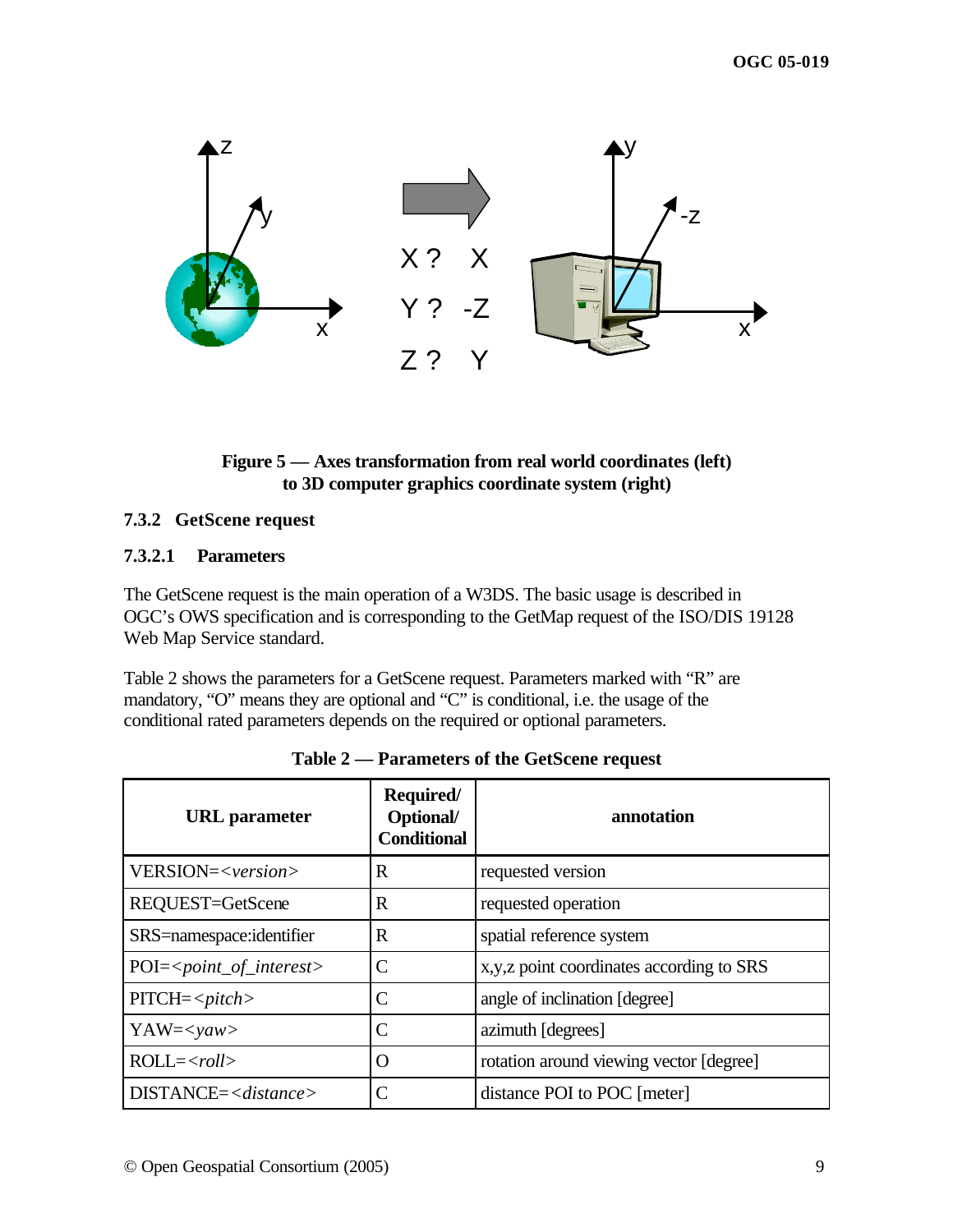| POC $=x, y, z$                          | C              | x, y, z coordinates of camera according to SRS                               |
|-----------------------------------------|----------------|------------------------------------------------------------------------------|
| $AOV = \langle angle\_of\_view \rangle$ | $\overline{C}$ | angle of view [degree]                                                       |
| $BBOX = xmin, ymin, xmax, ymax$         | $\mathbf R$    | 2d bounding box                                                              |
| MINHEIGHT= <lower_limit></lower_limit>  | O              | displaying objects with height $\geq$ lower_limit<br>according to SRS        |
| $MAXHEIGHT = upper_limit$               | O              | displaying objects with height $\leq$ <i>upper</i> limit<br>according to SRS |
| $LAYERS = < layer list>$                | O              | comma separated list of 3D object sets                                       |
| STYLES= <style list=""></style>         |                |                                                                              |

## **7.3.2.2 VERSION**

The REQUEST parameter will be used as described in the ISO/DIS 19128 Web Map Service standard. Valid values are "0.1.0" and "0.3.0". Version negotiation is described in clause 6.2.

## **7.3.2.3 REQUEST**

The REQUEST parameter will be used as described in the ISO/DIS 19128 Web Map Service standard and discussed in clause 6.3. Usage: REQUEST=GetScene

## **7.3.2.4 SRS**

The parameters for the spatial reference system (SRS) is defined in the ISO/DIS 19128 Web Map Service standard and the WTS 0.5.0 specification. When using a 2D SRS height is measured in meters above sea level.

## **7.3.2.5 POI**

POI=x,y,z designates the target point for the virtual camera, that is used as initial viewpoint. The coordinate values refer to the spatial reference system named by the SRS parameter. The use of POI is conditional and may be used only in conjunction with other parameters (for valid parameter combinations check the examples in appendix B.1).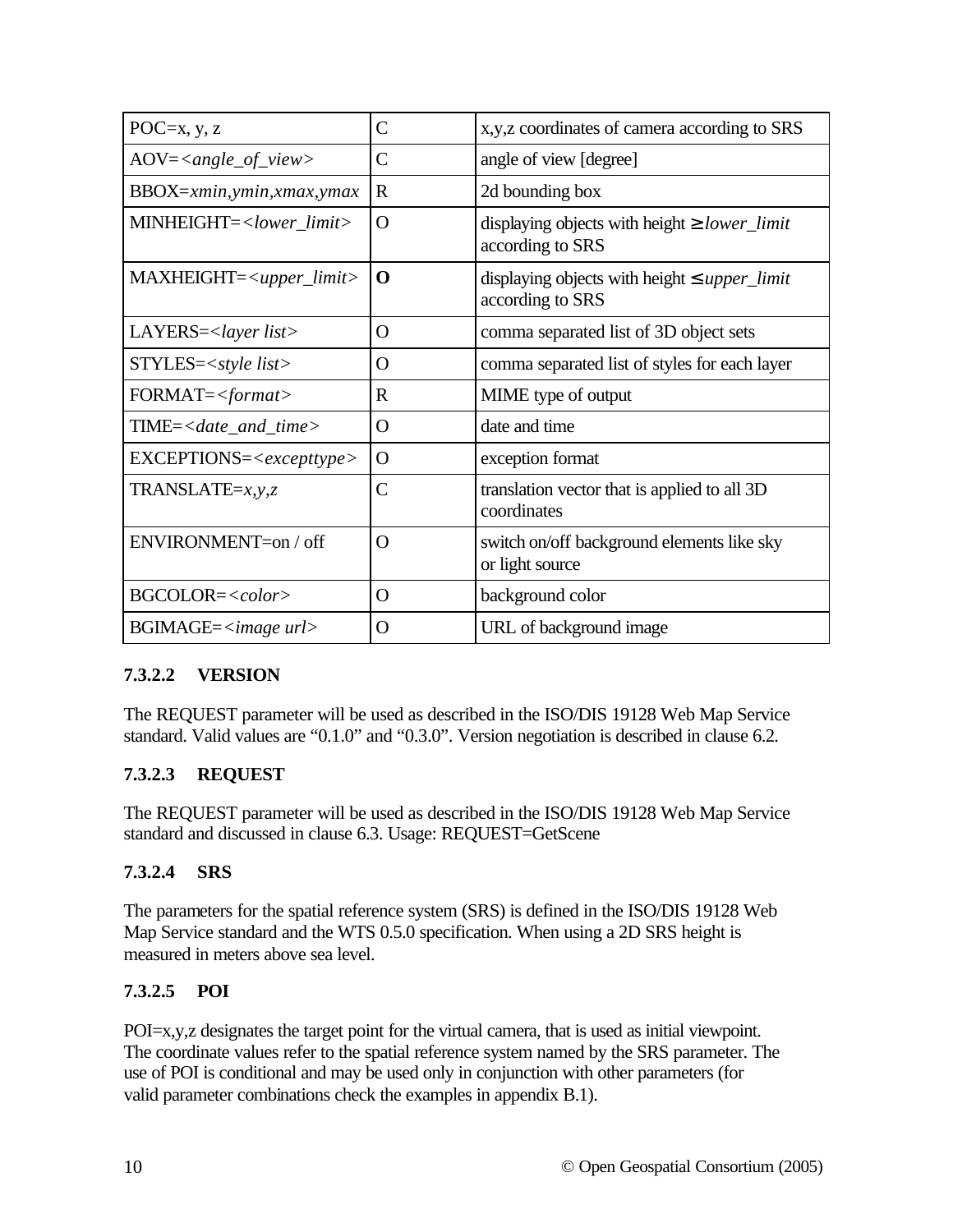## **7.3.2.6 PITCH**

PITCH defines the angle of inclination measured in degree. The up and downward looking is made possible by this angle. PITCH=0 means horizontal line of sight, negative values are for looking down – for looking up positive values are used. Values range from -90 to 90.

The use of PITCH is conditional and may be used only in conjunction with other parameters (for valid parameter combinations check the examples in appendix B.1). If POI is indicated, PITCH is interpreted in accordance with the WTS 0.5.0 specification. If the POC parameter is used, PITCH refers to the angle of inclination of the camera. PITCH shall not be provided, if both POI and POC are contained in the parameter list.

## **7.3.2.7 YAW**

YAW defines the azimuth of the line of sight in degrees. The rotation around the vertical axis is defined by this angle. YAW=0 means the view to the north.

The use of YAW is conditional and may be used only in conjunction with other parameters. If POI is indicated, YAW is interpreted in accordance with the WTS 0.5.0 specification. If the POC parameter is used, YAW refers to the angle of rotation of the camera. YAW shall not be indicated, if both POI and POC are contained in the parameter list (for valid parameter combinations check the examples in appendix B.1).

#### **7.3.2.8 ROLL**

ROLL indicates the angle of rotation of the camera around the view axis (the distance from the camera main point to the target) in degrees. The values ranges from -180 to 180. A positive angle corresponds to a turn to the left. If ROLL is not indicated, then the default value of 0 degrees (horizontal) is assumed.

## **7.3.2.9 DISTANCE**

The DISTANCE parameter indicates the distance between camera (viewer) and the POI in meters. A value of 0 means the viewer is right at the place of the POI. DISTANCE may be only indicated if the POI parameter is and the POC parameter is not provided (for valid parameter combinations check the examples in appendix B.1).

This parameter is described in the WTS 0.5.0 specification, too.

## **7.3.2.10 POC**

With POC=x, y, z the point of camera (POC) can be specified whereby the coordinate values refer to the reference system indicated in the SRS parameter. For the clear specification of a viewing perspective the camera coordinates must be used either in connection with the parameter POI or the parameters PITCH, YAW and DISTANCE. POC, POI and the parameters PITCH, YAW and DISTANCE may not be indicated all at the same time (for valid parameter combinations check the examples in appendix B.1).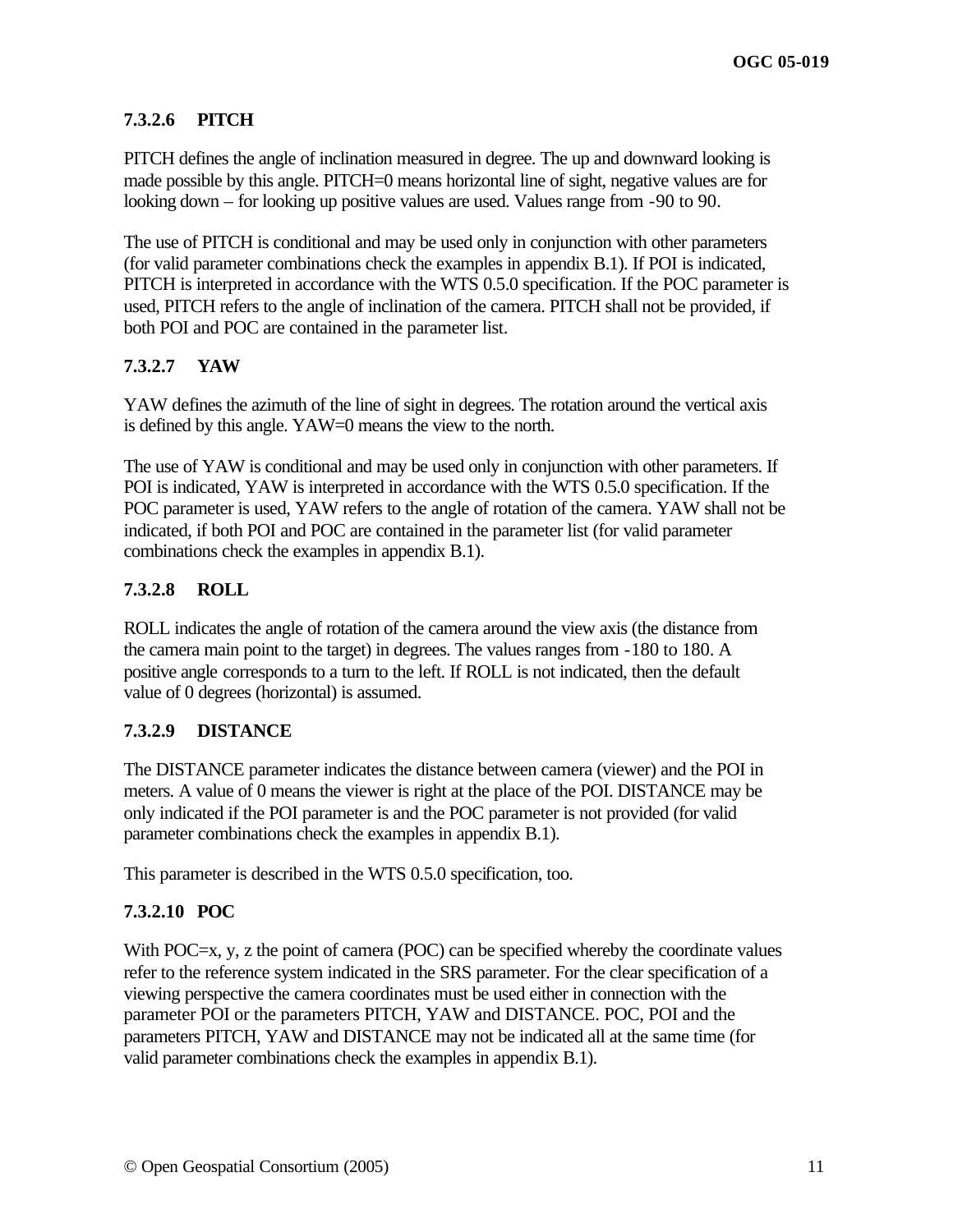## **7.3.2.11 AOV**

AOV determines the angle of view of the viewer measured in degrees. In conjunction with the POC parameter it designates the aperture angle in accordance with the VRML97 specification for *FieldOfView* at the explanation of the viewpoint nodes. If only the POI parameter is indicated, AOV has the same meaning as in the WTS 0.5.0 specification.

## **7.3.2.12 BBOX**

The bounding box concept of the W3DS is handled like the one described in the ISO/DIS 19128 Web Map Service standard. Bounding box values specify the portion of the Earth to be mapped through two pairs of coordinates in a specified layer coordinate reference system (Layer CRS). The first pair specifies the minimum coordinate values in the Layer CRS, the second specifies maximum coordinate values. The usage of the BBOX parameter is:

```
BBOX=xmin,ymin,xmax,ymax
```
where xmin<xmax and ymin<ymax. The coordinate values of BBOX are referring to spatial reference system provided at the SRS parameter. 3D objects that lay only partially within the bounding box shall be contained in the returned scene. No prescription is done whether the objects are cut at the bounding limits or if they are completely entered into the scene. An additional request parameter concerning this problem may be introduced in the future.

The BBOX parameter is mandatory.

# **7.3.2.13 MINHEIGHT**

By indicating a minimum height the selection of the displayed objects can be further limited. Only objects and/or partial objects are displayed, whose elevation coordinate values are larger or equal to the indicated elevation value. If MINHEIGHT is omitted, there is no restriction of the elevation coordinate values downward. MINHEIGHT refers to the original elevation coordinates of the real world objects before any translation or other transformation takes place.

# **7.3.2.14 MAXHEIGHT**

The MAXHEIGHT parameter is analogous to MINHEIGHT but refers to objects whose elevation coordinate values are lower or equal to the indicated elevation value.

# **7.3.2.15 LAYERS**

The LAYERS parameter specifies a comma separated list of layers to be displayed. The concept of the layer is a metaphor to the traditional (two-dimensional) cartography, with which geo objects of different classes were drawn on different foils resulting in a map with an overall view of this foils. The sequence of the layers defines which kinds of object cover the others. While this makes sense for 2-dimensional maps of the WMS and the 2,5d representation of the WTS, the sequence of layers in the 3D does not have a meaning, since the visibility depends on the viewer's point of view, only.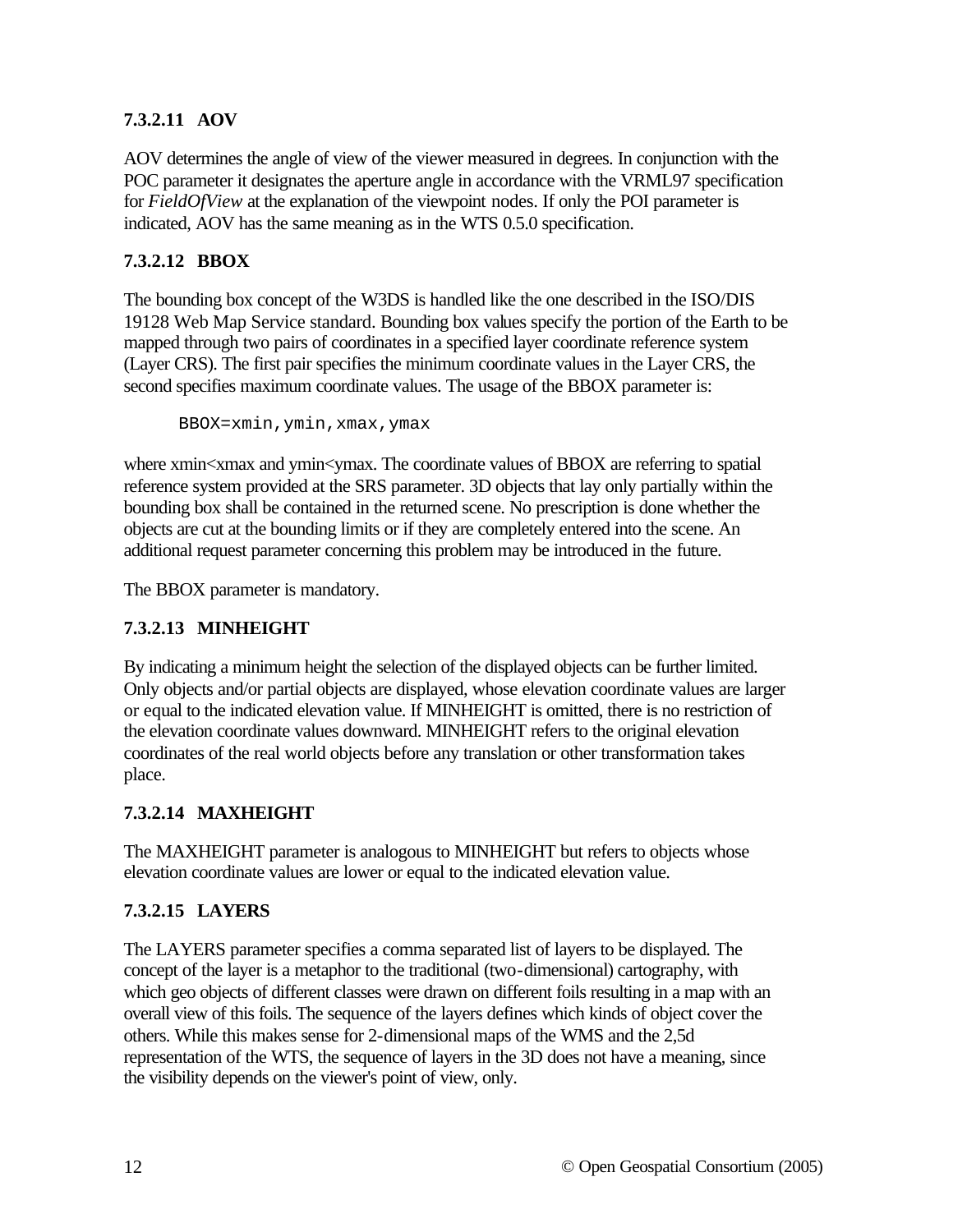Apart from the drawing sequence, layers are employed to group objects. Thus, layers are used as a synonym for sets of different graphical 3D elements. By using layers, the type of objects can be selected. For example in a 3D city model the W3DS makes digital terrain models (DTM), buildings street furniture or vegetation individually addressable. Unlike to the WTS all layers are equitable 3D objects.

If the parameter is not indicated the W3DS decides which data will be delivered to the client.

This parameter is described in the ISO/DIS 19128 Web Map Service standard.

## **7.3.2.16 STYLES**

This parameter specifies for each layer, in which style it is to be illustrated on the graphics elements. The available styles are predifined by a W3DS and listed individually for each layer in the capabilities document. The STYLES parameter contains a comma separated list of the desired styles and it shall only be indicated if the layer parameter is given, too. The number of styles must correspond to the number of indicated layers. For using of default styles leave blank.

Example:

LAYERS=dtm,buildings,vegetation&STYLES=orthophoto,,simple

selects layers for a digital terrain model (DTM), buildings and vegetation, where the DTM is covered with an orthophoto, the buildings are displayed in default styles (blank parameter) and the vegetation's style is "simple".

This parameter is described in the ISO/DIS 19128 Web Map Service standard.

## **7.3.2.17 FORMAT**

This parameter specifies the output format of the service as indicated in the capabilities document. All W3DS shall provide model/vrml. At present other feasible formats are GeoVRML and X3D. These formats are optional.

| Format  | <b>MIME</b> Type | support   |
|---------|------------------|-----------|
| VRML97  | model/vrml       | mandatory |
| X3D     | $model/x3d+xml$  | optional  |
| GeoVRML | model/vrml       | optional  |

#### **7.3.2.18 TIME**

With the time parameter the specific time or timeframe of visualization can be defined. A concrete date with a certain time can be selected. Thus, the position of the sun can be reconstructed (among other things) and appropriate scene lighting can be generated. Furthermore the TIME parameter can be used by the W3DS also for the selection of certain time-dependent data.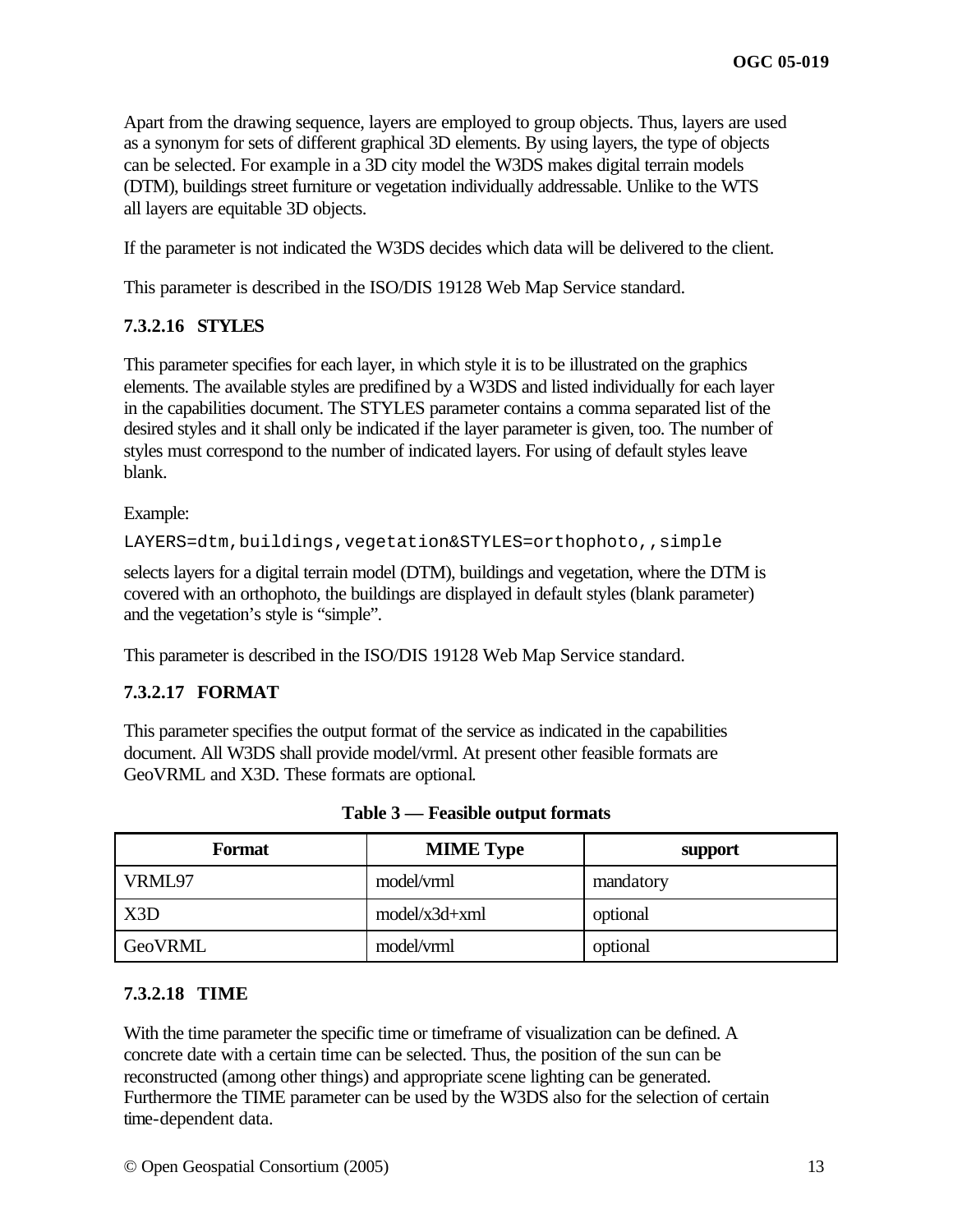The specification of valid parameter values is in accordance with the ISO standard 8601 are described in the ISO/DIS 19128 Web Map Service standard in appendix D.

Example: TIME=2003-10-25T14:28:43Z identifies the 25th of October 2003 at 14:28 hours und 43 seconds. The added Z abbreviates "Zulu" time which is equivalent to UTC.

# **7.3.2.19 EXCEPTIONS**

With the EXCEPTIONS parameter a client indicates, in which way he would like to be referred to errors or exceptional cases. Two different possibilities are specified in the following. Closer information for the treatment of errors and exceptions is given in section 6.7 of the ISO/DIS 19128 Web Map Service standard.

Please note that due to serious network problems or crash of a server sometimes the client may not get an answer on a request. A W3DS client should be prepared for this possibility, too.

- g) EXCEPTIONS=application/vnd.ogc.se\_xml (default) In the case of an error a XML document is sent to the Client, which contains an error description. The structure of this XML document is described in appendix A.2.
- h) EXCEPTIONS=application/vnd.ogc.se\_blank In the case of an error a response in the demanded format is generated, which contains no graphic elements, i.e. no visual representation is produced. This "silent failure" is meaningful when a large number of W3DS are integrated.

# **7.3.2.20 TRANSLATE**

Depending on the used SRS coordinate values of 3D objects may become very high. For example the Gauss Kruger System needs seven digits before the decimal point for meters and two digits after the decimal point for accuracy in centimetres. Since most 3D viewers are using floating point number with single precision (32 bit) (which means they are significant in 8 digits only), there will be visible errors in the visualisation because of imprecise rounding.

TRANSLATE=x,y,z defines an offset to the three coordinate axes which will be added to the coordinate values to shrink them for a better handling. Integer and floating point numbers are allowed values for x,y,z .

If the TRANSLATE parameter is omitted, the W3DS will automatically calculate an offset based on the BBOX parameter and subtracts it from the coordinate values. If TRANSLATE is indicated no automatic translation will be done.

# **7.3.2.21 ENVIRONMENT**

A W3DS may decide to add additional graphical elements to a generated scene, like light sources or background images, for a more realistic looking presentation. However, if the output from different W3DSs should be merged more than one environment could be irritating. So with the ENVIRONMENT parameter backgrounds etc. can be switched on or off for each request.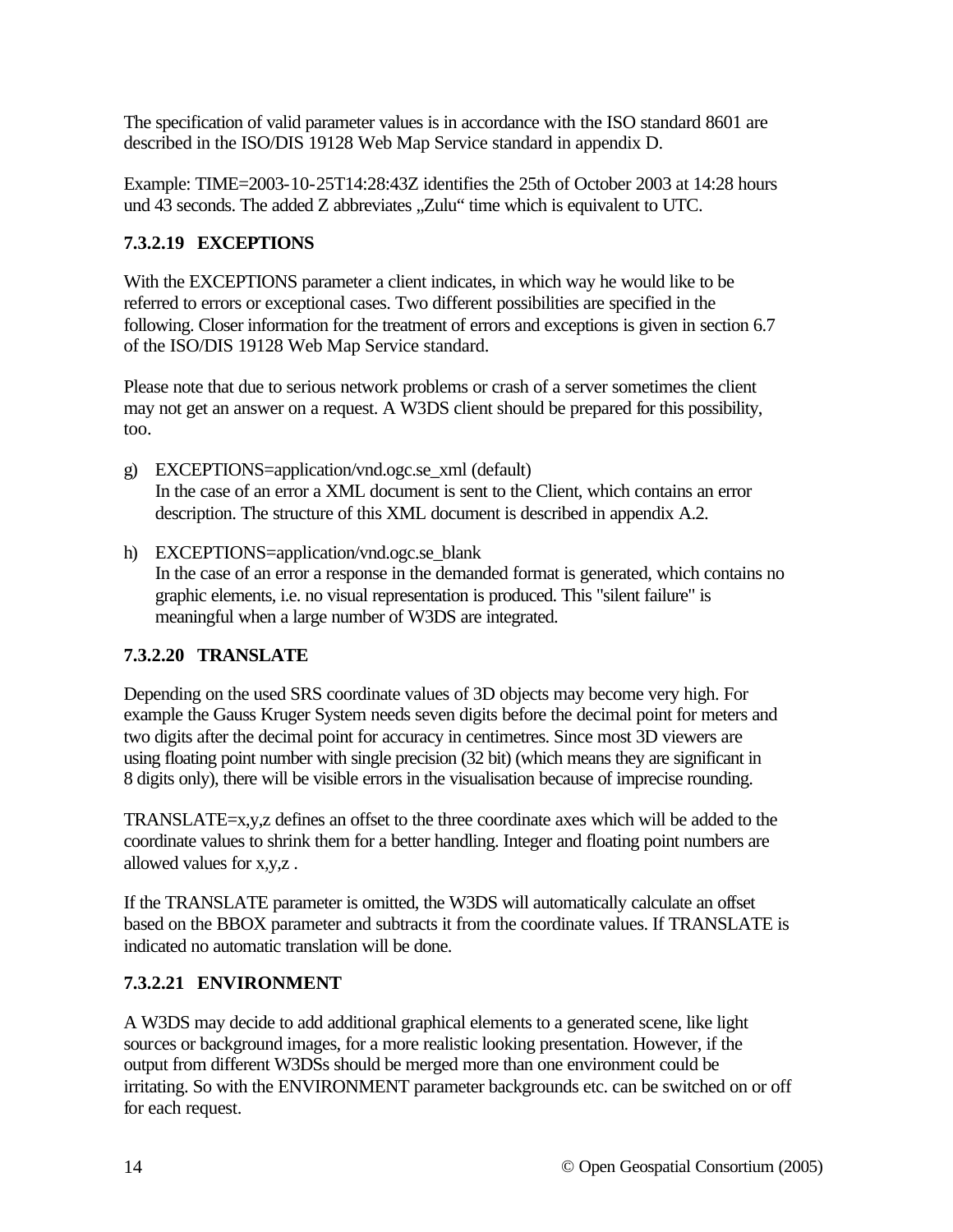## **7.3.2.22 BGCOLOR**

With the BGCOLOR parameter the background colour of the scene can be specified, if the output format selected by FORMAT supports this option.

The color value is coded hexadecimal: 0xRRGGBB, where RR is the red, GG the green and BB the blue value from 00 to FF (0-255 decimal). While the hexadecimal numbers may be indicated in large or small letters, the "x" of the prefix must be small case.

## **7.3.2.23 BGIMAGE**

With BGIMAGE the URL of a raster image can be posted to the W3DS, which is embedded or referenced in the returned scene as background image. A typical application is the indication of an image illustrating the scene's sky. It depends thereby among other things on the selected output format whether and how this parameter is to be considered.

#### **7.3.3 GetScene response**

The response to a valid GetScene request is a 3D scene graph of the specified geographical area in the requested format and spatial reference system, whereby the 3D coordinates are accordingly moved by the BBOX offset or the TRANSLATE parameter. Additionally coordinate axis will be shifted to computer graphics coordinate axis as shown in figure 4.

A scene graph is a general data structure commonly used by vector-based graphics editing applications. The scene graph contains the pictorial data items being organized in a tree structure. Each node in a scene graph represents some atomic unit of the document<sup>1</sup>. For further reading about interactive 3D computer graphics [5] is recommended.

If one or more layers were specified, then the scene shows only the objects, which are contained in these layers. If styles were indicated to these layers, then the objects of the individual layers are portrayed according to the respective style. If the output format allows the possibility of camera definition, a default camera is contained in the resulting file, whose placement is derived from the provided view parameters. If the resulting file contains references to further files e.g. textures, then it must be ensured that these files are accessible over the Internet.

In case of an incorrect request or an occurring error while generating the scene, the response must be supplied in the requested format for exceptional cases (parameters EXCEPTION) by the server. With a request via HTTP the MIME type of the returned document must be set by the server according to contents of the resulting file.

 $\overline{a}$ 

<sup>&</sup>lt;sup>1</sup> Taken from Wikipedia http://en.wikipedia.org/wiki/Scene\_graph. For further reading see or ISO/IEC 14772 and ISO/IEC FDIS 19775 and [5].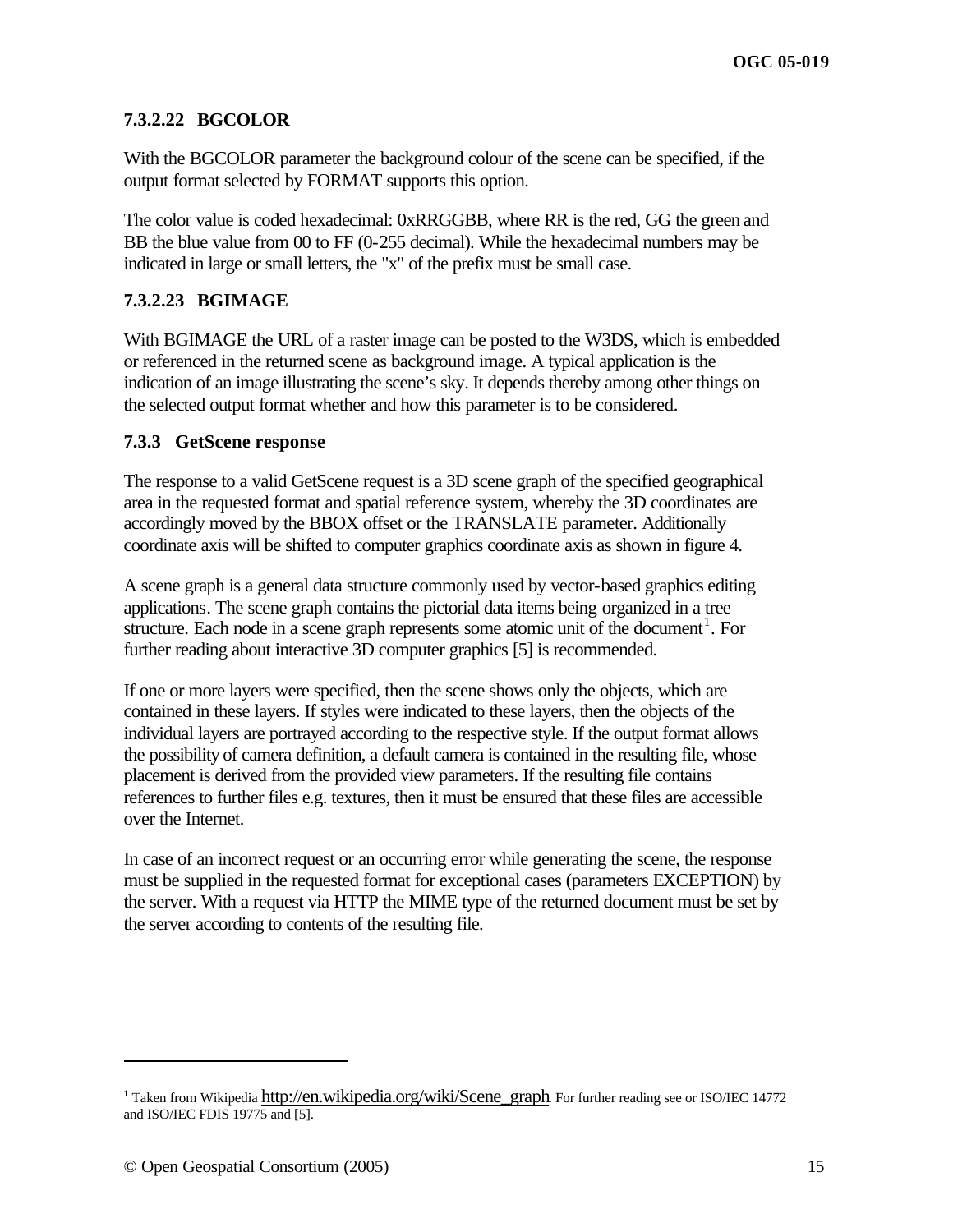## **Annex A**

(normative)

# **XML schemas**

#### **A.1 W3DS capabilities schema**

This is the XML Schema fragment for encoding a generic GetCapabilities operation request is:

```
<?xml version="1.0" encoding="UTF-8"?>
<W3DS_Capabilities version="0.3.0" xmlns="http://www.opengis.net/w3ds" 
xmlns:xlink="http://www.w3.org/1999/xlink" 
xmlns:xsi="http://www.w3.org/2001/XMLSchema-instance" 
xsi:schemaLocation="http://www.opengis.net/w3ds 
http://schemas.opengis.net/w3ds/0.3.0/W3DS_capabilities_0_3_0.xsd">
   <!-- Service Metadata -->
   <Service>
      <!-- The WMT-defined name for this type of service -->
      <Name>W3DS</Name>
      <!-- Human-readable title for pick lists -->
      <Title>IKG Web 3D Server</Title>
      <!-- Narrative description providing additional information -->
      <Abstract>Web 3D Server maintained by Institue for Cartography and 
Geoinformation, University of Bonn. Contact: quadt@ikg.uni-bonn.de. 3D 
City models of Bonn including buildings, roads, street furniture, 
vegetation and dtm in LOD4.</Abstract>
      <KeywordList>
         <Keyword>city model</Keyword>
         <Keyword>3D</Keyword>
         <Keyword>scene graph</Keyword>
      </KeywordList>
      <!-- Top-level web address of service or service provider. See also 
OnlineResource elements under <DCPType>. -->
      <OnlineResource xmlns:xlink="http://www.w3.org/1999/xlink" 
xlink:type="simple" xlink:href="http://hostname/"/>
      <!-- Contact information -->
      <ContactInformation>
         <ContactPersonPrimary>
            <ContactPerson>Udo Quadt</ContactPerson>
            <ContactOrganization>Institue for Cartography and 
Geoinformation, University of Bonn</ContactOrganization>
         </ContactPersonPrimary>
         <ContactPosition>PhD student</ContactPosition>
         <ContactAddress>
            <AddressType>postal</AddressType>
            <Address>Meckenheimer Allee 172</Address>
            <City>Bonn</City>
            <StateOrProvince/>
            <PostCode>53115</PostCode>
            <Country>Germany</Country>
         </ContactAddress>
         <ContactVoiceTelephone>+49 228 73 6334</ContactVoiceTelephone>
```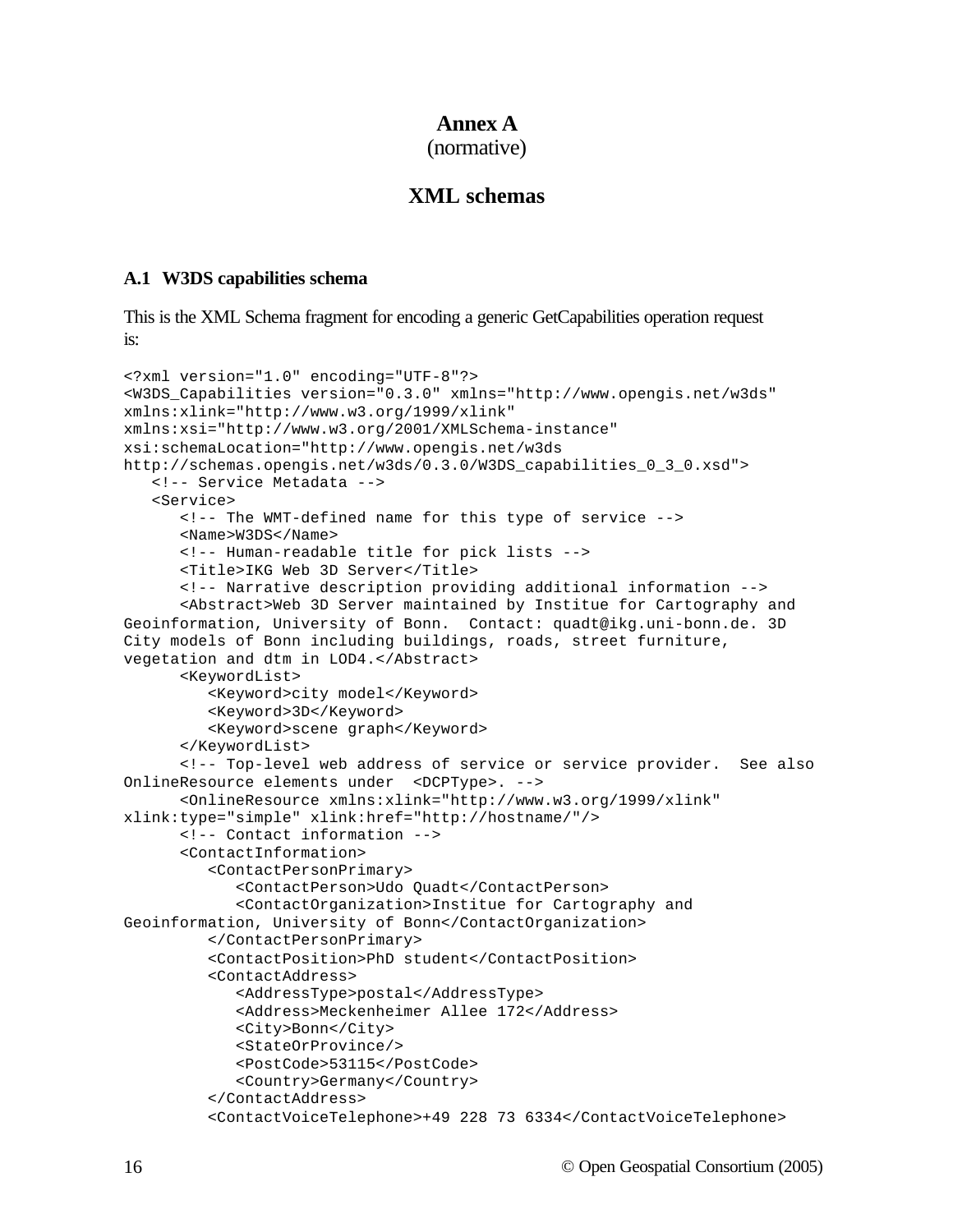```
<ContactElectronicMailAddress>quadt@ikg.uni-
bonn.de</ContactElectronicMailAddress>
      </ContactInformation>
      <!-- Fees or access constraints imposed. -->
      <Fees>none</Fees>
      <AccessConstraints>none</AccessConstraints>
   </Service>
   <Capability>
      <Request>
         <GetCapabilities>
            <Format>text/xml</Format>
            <DCPType>
               <HTTP>
                  <Get>
                      <OnlineResource 
xmlns:xlink="http://www.w3.org/1999/xlink" 
xlink:type="simple" xlink:href="http://hostname/path?"/>
                  </Get>
                  <Post>
                     <OnlineResource 
xmlns:xlink="http://www.w3.org/1999/xlink" 
xlink:type="simple" xlink:href="http://hostname/path?"/>
                  </Post>
               </HTTP>
            </DCPType>
         </GetCapabilities>
         <GetScene>
            <Format>model/vrml</Format>
            <Format>model/x3d+xml</Format>
            <DCPType>
               <HTTP>
                  <Get>
                      <!-- The URL here for invoking GetScene using HTTP GET 
             is only a prefix to which a query string is appended. -->
                     <OnlineResource 
xmlns:xlink="http://www.w3.org/1999/xlink" 
xlink:type="simple" xlink:href="http://hostname/path?"/>
                  </Get>
               </HTTP></DCPType>
         </GetScene>
      </Request>
      <Exception>
         <Format>XML</Format>
         <Format>BLANK</Format>
      </Exception>
      <Layer>
         <Title>IKG Web 3D Server</Title>
         <CRS>CRS:84</CRS><EX_GeographicBoundingBox>
               <westBoundLongitude>7.037</westBoundLongitude>
               <eastBoundLongitude>7.200</eastBoundLongitude>
               <southBoundLatitude>50.650</southBoundLatitude>
               <northBoundLatitude>50.770</northBoundLatitude>
            </EX_GeographicBoundingBox>
         <!-- all layers are available in at least this CRS -->
         <AuthorityURL name="DIF_ID">
```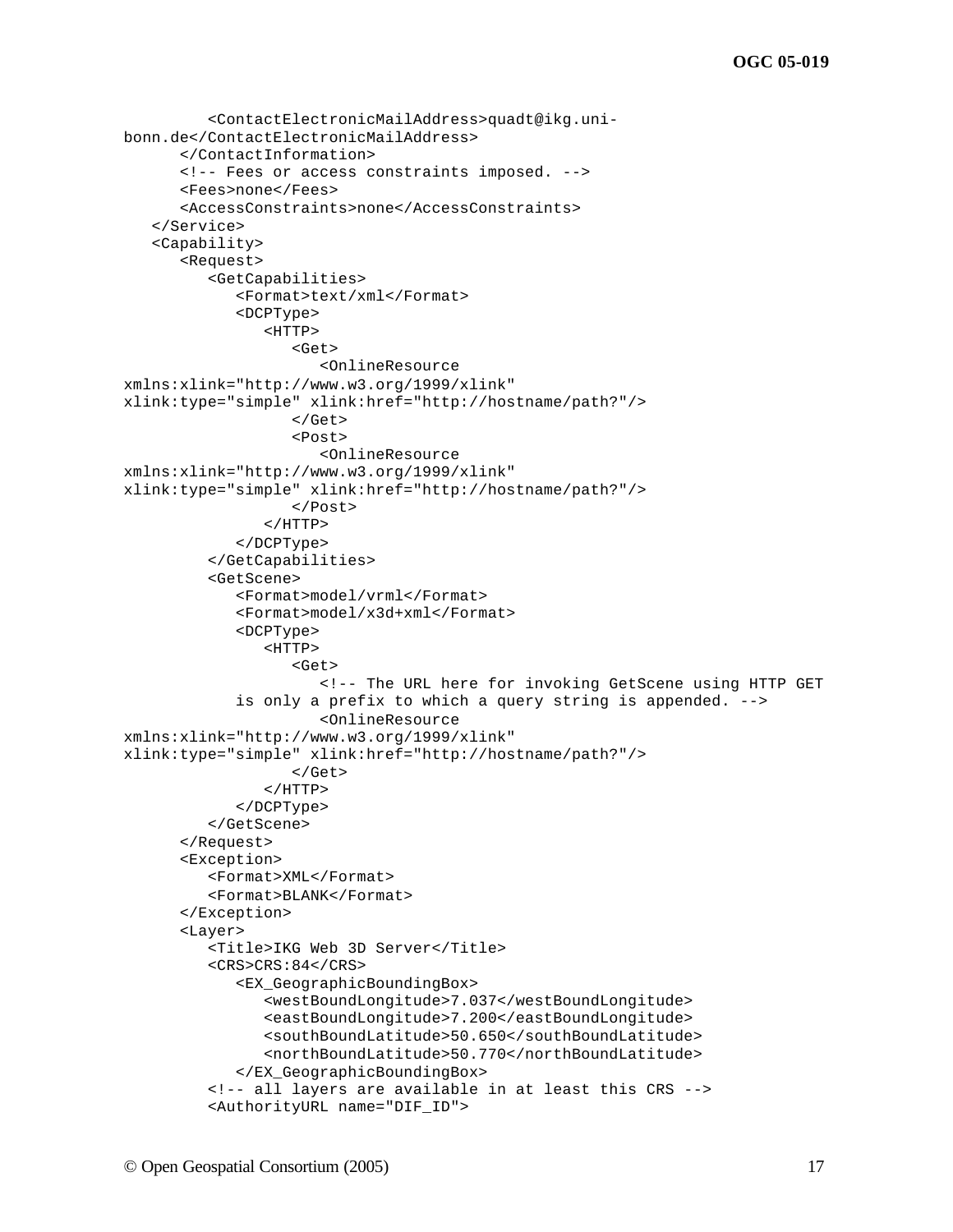```
<OnlineResource xmlns:xlink="http://www.w3.org/1999/xlink" 
xlink:type="simple" 
xlink:href="http://www.ikg.uni-bonn.de/w3ds/ID_maker.html"/>
         </AuthorityURL>
         <!--Example layer of a digital terrain model including a style-->
         <Layer>
            <Name>DTM</Name>
            <Title>Digital Terrain Model of Bonn, Germany</Title>
            <CRS>EPSG:31466</CRS>
            <BoundingBox CRS="EPSG:31466" minx="2598000" miny="5684000" 
maxx="2610000" maxy="5696000" />
            <Style>
               <Name>DTMstyle</Name>
               <Title>Example style for a DTM</Title>
               <Abstract>This is an example style for a typical 
DTM</Abstract>
            </Style>
         </Layer>
         <!--Example layer for buildings-->
         <Layer>
            <Name>BUILDINGS</Name>
            <Title>3D Model of buildings of the Univerity of Bonn</Title>
            <CRS>EPSG:31466</CRS>
            <BoundingBox CRS="EPSG:31466" minx="2598000" miny="5684000" 
maxx="2610000" maxy="5696000" />
            <Style>
               <Name>plain</Name>
               <Title>Plain facade of buildings</Title>
            </Style>
            <Style>
               <Name>textured</Name>
               <Title>Textured facade layed on building</Title>
            </Style>
         </Layer>
      </Layer>
   </Capability>
</W3DS_Capabilities>
```
#### **A.2 Service exception schema**

```
<?xml version="1.0" encoding="UTF-8"?>
<xsd:schema targetNamespace="http://www.opengis.net/ogc" 
xmlns:xsd="http://www.w3.org/2001/XMLSchema" 
xmlns:ogc="http://www.opengis.net/ogc" elementFormDefault="qualified">
   <xsd:element name="ServiceExceptionReport">
      <xsd:complexType>
         <xsd:sequence>
            <xsd:element name="ServiceException" 
type="ogc:ServiceExceptionType" minOccurs="0" maxOccurs="unbounded"/>
         </xsd:sequence>
         <xsd:attribute name="version" type="xsd:string" fixed="0.3.0"/>
      </xsd:complexType>
   </xsd:element>
   <!--A list of possible exception codes will be provided in the future-->
   <xsd:complexType name="ServiceExceptionType">
      <xsd:simpleContent>
         <xsd:extension base="xsd:string">
```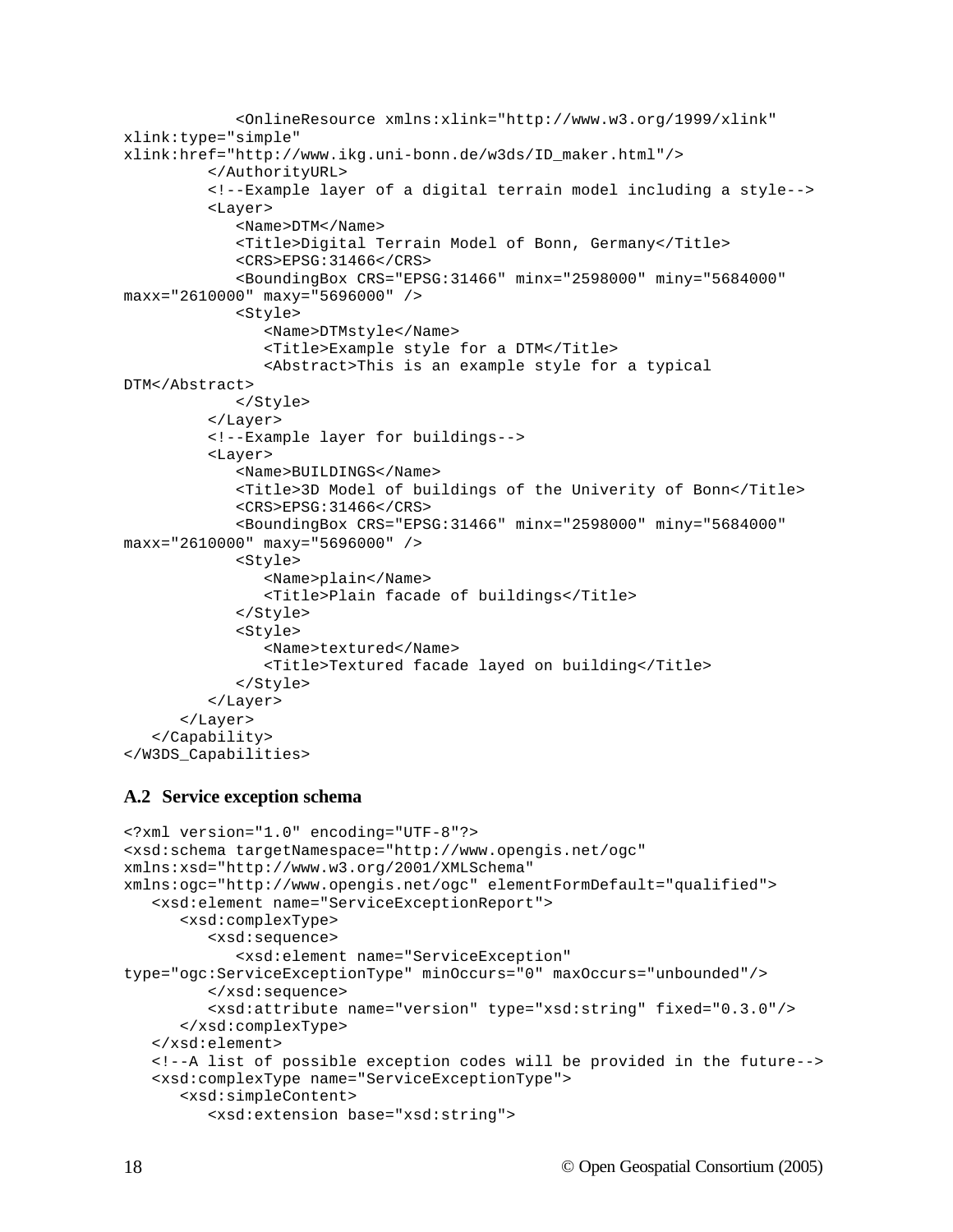```
<xsd:attribute name="code" type="xsd:string"/>
           <xsd:attribute name="locator" type="xsd:string"/>
         </xsd:extension>
      </xsd:simpleContent>
   </xsd:complexType>
</xsd:schema>
```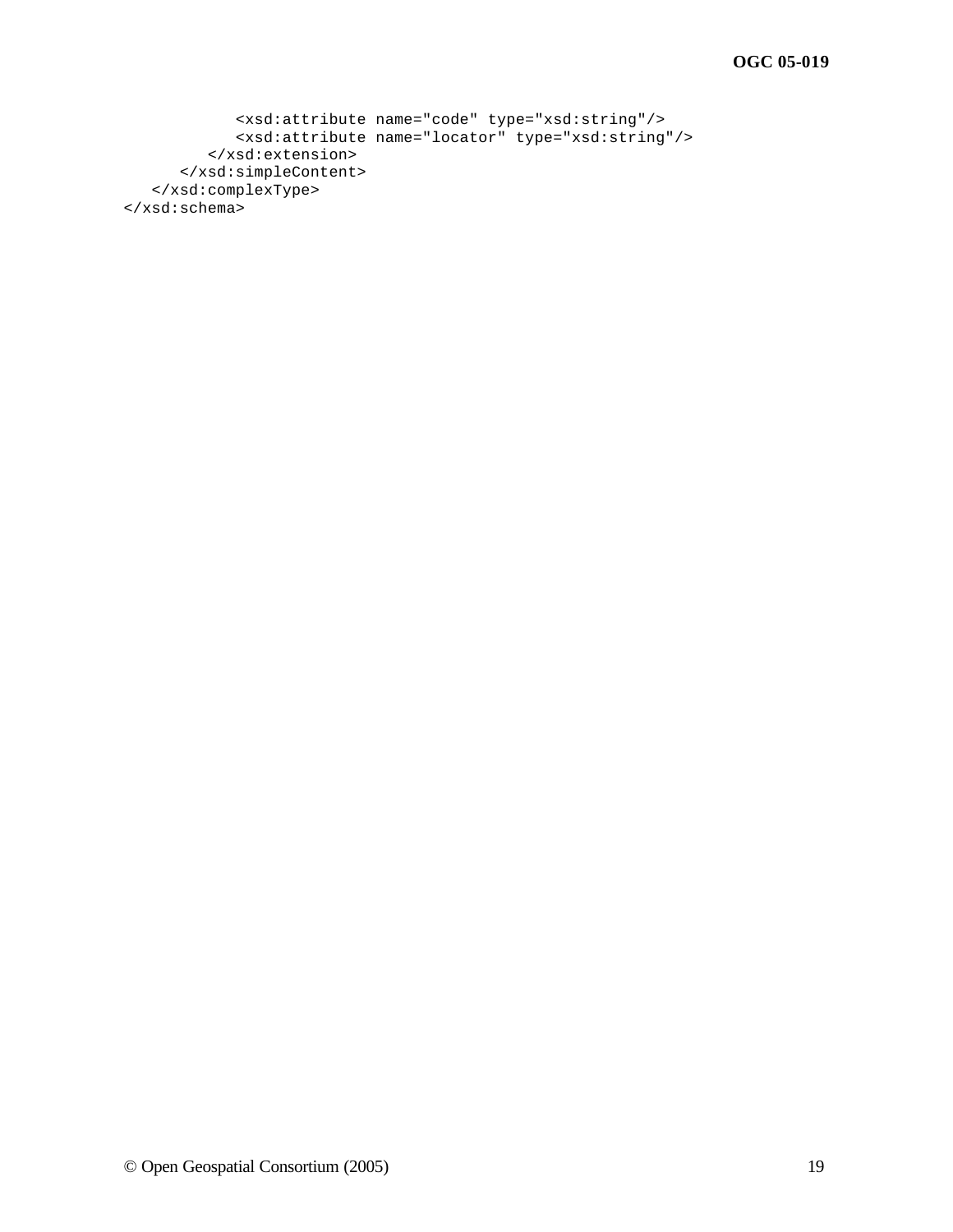# **Annex B**

(informative)

# **Examples**

## **B.1 Example requests of GetScene operation (URL)**

## Example 1

Get a scene constrained by a bounding box (BBOX) without specific initial view point. The SRS EPSG:31466 specifies Gauss Kruger coordinates (UTM projection) in 2nd Central Meridian (Germany). The coordinates are manually moved by  $(-2580000, -5720000, 0)$ .

```
http://www.myserver.de/W3DS?VERSION=0.3.0&REQUEST=GetScene&SRS=EPSG:
     31466&FORMAT=model/vrml&BBOX=2583150,5720600,2584000,5722000&TR
     ANSLATE=-2580000,-5720000,0
```
## Example 2

The view is defined by a point-of-interest (POI), the viewing angles PITCH and YAW, the distance to the camera and its angle-of-view (AOV).

```
http://www.myserver.de/W3DS?VERSION=0.3.0&REQUEST=GetScene&SRS=EPSG:
     31466&FORMAT=model/vrml&POI=2583150.0,5720600.0,52.5&PITCH=45&Y
     AW=45&DISTANCE=100&AOV=90&BBOX=2583150,5720600,2584000,5722000
```
Example 3

The view is calculated from a point-of-interest (POI), the point-of-camera (POC) and the angle-of-view (AOV).

```
http://www.myserver.de/W3DS?VERSION=0.3.0&REQUEST=GetScene&SRS=EPSG:
     31466&FORMAT=model/vrml&POI=2583150.0,5720600.0,52.5&POC=255438
     4.38,5676500,100&AOV=90&BBOX=2583150,5720600,2584000,5722000
```
## Example 4

 The view is calculated from a point-of-camera (POC), the concerned viewing angles PITCH and YAW and the angle-of-view (AOV).

```
http://www.myserver.de/W3DS?VERSION=0.3.0&REQUEST=GetScene&SRS=EPSG:
     31466&FORMAT=model/vrml&POC=2554384.38,5676500,100&AOV=90&YAW=2
     3&PITCH=-45&BBOX=2583150,5720600,2584000,5722000
```
## Example 5

 The view is defined by a point-of-interest (POI), the concerned viewing angles PITCH and YAW, the distance to the camera and the angle-of-view (AOV).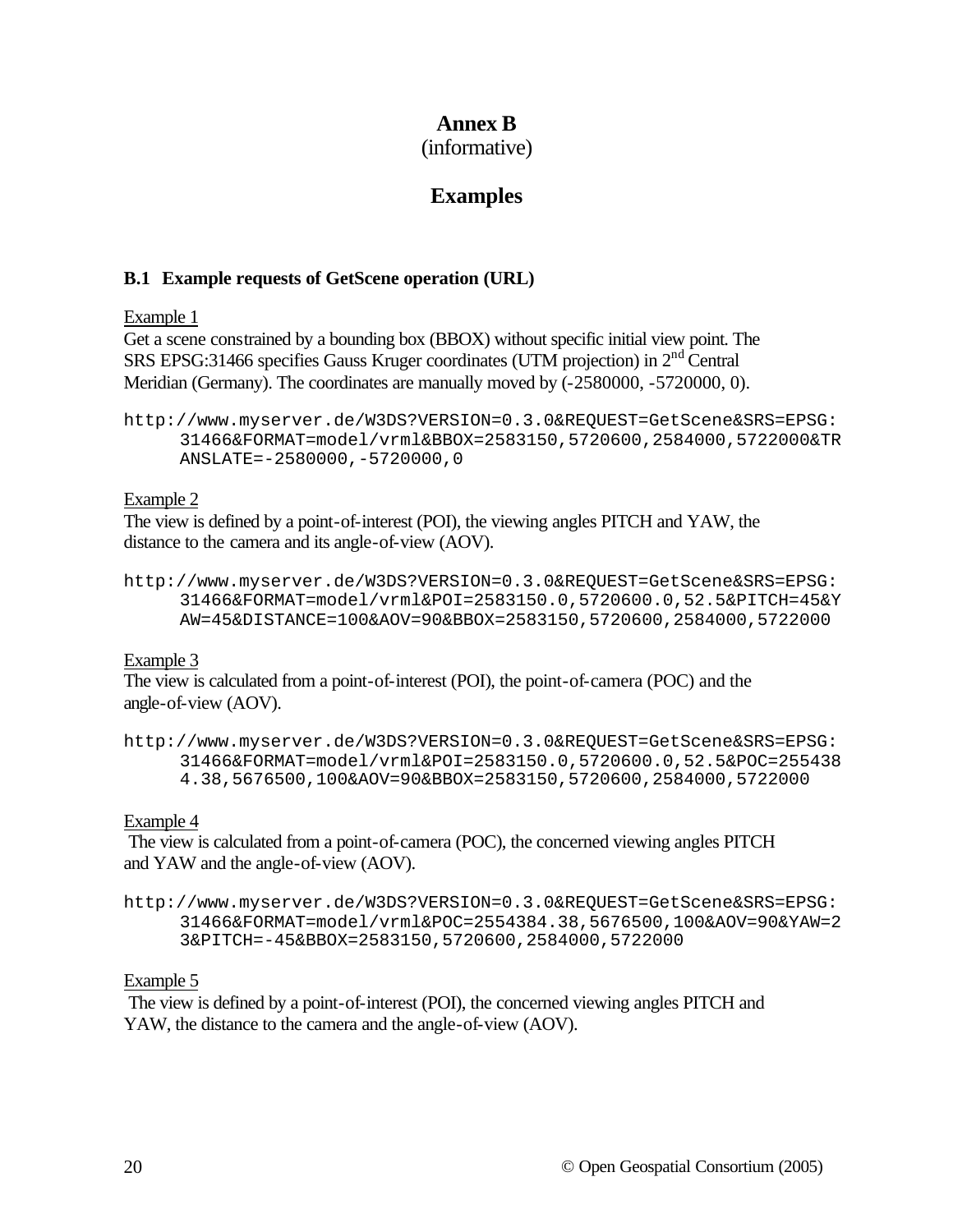http://www.myserver.de/servlet/W3DS?VERSION=0.3.0&REQUEST=GetScene&S RS=EPSG:31466&FORMAT=model/vrml&BBOX=2583150,5720600,2584000,57 22000&POI=2583150.0,5720600.0,52.5&PITCH=45&YAW=45&DISTANCE=100 &AOV=90

#### **B.2 Example request of GetCapabilities operation (URL)**

Example request to get the capabilities of the W3DS. Example taken and modified from the OWS Common Implementation:

```
http://myserver.de/W3DS?SERVICE=W3DS&REQUEST=GetCapabilities&FORMAT=
     text/xml
```
#### **B.3 Sample W3DS service metadata (XML)**

```
<?xml version="1.0" encoding="UTF-8"?>
<W3DS_Capabilities version="0.3.0" xmlns="http://www.opengis.net/w3ds" 
xmlns:xlink="http://www.w3.org/1999/xlink" 
xmlns:xsi="http://www.w3.org/2001/XMLSchema-instance" 
xsi:schemaLocation="http://www.opengis.net/w3ds 
http://schemas.opengis.net/w3ds/0.3.0/W3DS_capabilities_0_3_0.xsd">
   <!-- Service Metadata -->
   <Service>
      <!-- The WMT-defined name for this type of service -->
      <Name>W3DS</Name>
      <!-- Human-readable title for pick lists -->
      <Title>IKG Web 3D Server</Title>
      <!-- Narrative description providing additional information -->
      <Abstract>Web 3D Server maintained by Institue for Cartography and 
Geoinformation, University of Bonn. Contact: quadt@ikg.uni-bonn.de. 3D 
City models of Bonn including buildings, roads, street furniture, 
vegetation and dtm in LOD4.</Abstract>
      <KeywordList>
         <Keyword>city model</Keyword>
         <Keyword>3D</Keyword>
         <Keyword>scene graph</Keyword>
      </KeywordList>
      <!-- Top-level web address of service or service provider. See also 
OnlineResource
   elements under <DCPType>. -->
      <OnlineResource xmlns:xlink="http://www.w3.org/1999/xlink" 
xlink:type="simple" xlink:href="http://hostname/"/>
      <!-- Contact information -->
      <ContactInformation>
         <ContactPersonPrimary>
            <ContactPerson>Udo Quadt</ContactPerson>
            <ContactOrganization>Institue for Cartography and 
Geoinformation, University of Bonn</ContactOrganization>
         </ContactPersonPrimary>
         <ContactPosition>PhD student</ContactPosition>
         <ContactAddress>
            <AddressType>postal</AddressType>
            <Address>Meckenheimer Allee 172</Address>
            <City>Bonn</City>
```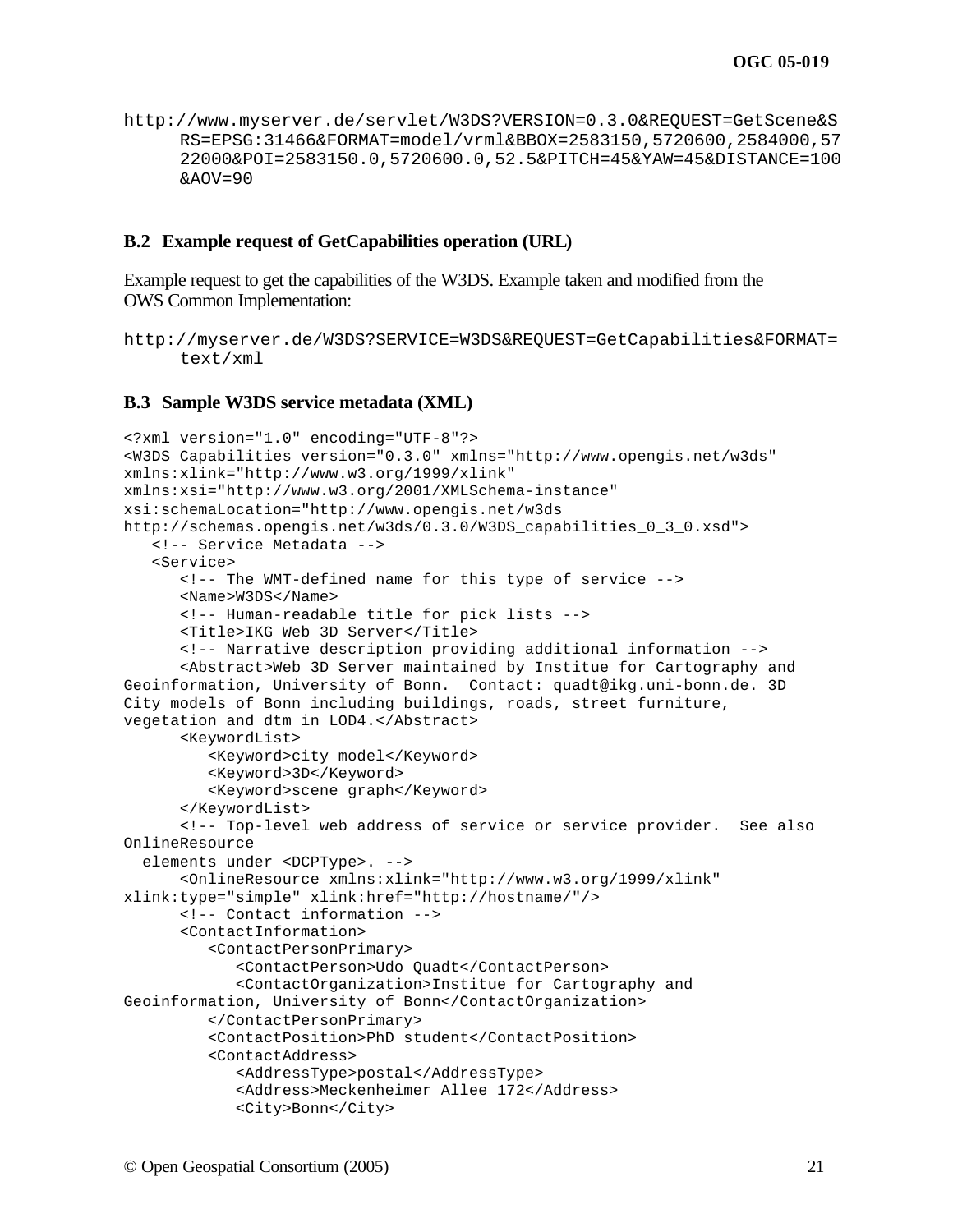```
<StateOrProvince/>
            <PostCode>53115</PostCode>
            <Country>Germany</Country>
         </ContactAddress>
         <ContactVoiceTelephone>+49 228 73 6334</ContactVoiceTelephone>
         <ContactElectronicMailAddress>quadt@ikg.uni-
bonn.de</ContactElectronicMailAddress>
      </ContactInformation>
      <!-- Fees or access constraints imposed. -->
      <Fees>none</Fees>
      <AccessConstraints>none</AccessConstraints>
   </Service>
   <Capability>
      <Request>
         <GetCapabilities>
            <Format>text/xml</Format>
            <DCPType>
               <HTTP>
                  <Get>
                     <OnlineResource 
xmlns:xlink="http://www.w3.org/1999/xlink" xlink:type="simple" 
xlink:href="http://hostname/path?"/>
                  </Get>
                  <Post>
                     <OnlineResource 
xmlns:xlink="http://www.w3.org/1999/xlink" xlink:type="simple" 
xlink:href="http://hostname/path?"/>
                  </Post>
               </HTTP></DCPType>
         </GetCapabilities>
         <GetScene>
            <Format>model/vrml</Format>
            <Format>model/x3d+xml</Format>
            <DCPType>
               <HTTP>
                  <Get>
                      <!-- The URL here for invoking GetScene using HTTP GET
             is only a prefix to which a query string is appended. -->
                     <OnlineResource 
xmlns:xlink="http://www.w3.org/1999/xlink" xlink:type="simple" 
xlink:href="http://hostname/path?"/>
                  \langleGet>
               </HTTP>
            </DCPType>
         </GetScene>
      </Request>
      <Exception>
         <Format>XML</Format>
         <Format>BLANK</Format>
      </Exception>
      <Layer>
         <Title>IKG Web 3D Server</Title>
         <CRS>CRS:84</CRS><EX_GeographicBoundingBox>
               <westBoundLongitude>7.037</westBoundLongitude>
               <eastBoundLongitude>7.200</eastBoundLongitude>
```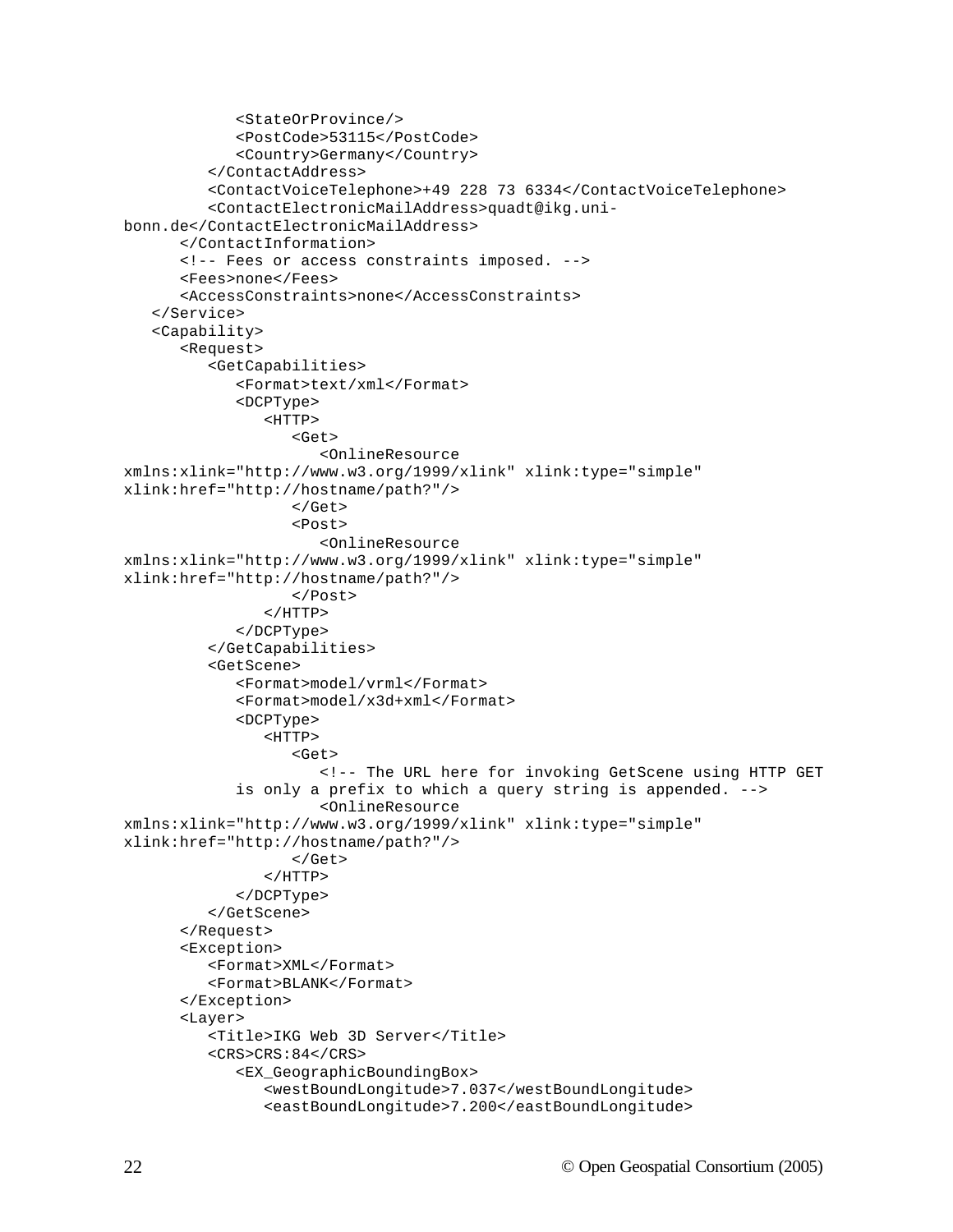```
<southBoundLatitude>50.650</southBoundLatitude>
               <northBoundLatitude>50.770</northBoundLatitude>
            </EX_GeographicBoundingBox>
         <!-- all layers are available in at least this CRS -->
         <AuthorityURL name="DIF_ID">
            <OnlineResource xmlns:xlink="http://www.w3.org/1999/xlink" 
xlink:type="simple" xlink:href="http://www.ikg.uni-
bonn.de/w3ds/ID_maker.html"/>
         </AuthorityURL>
         <!--Example layer of a digital terrain model including a style-->
         <Layer>
            <Name>DTM</Name>
            <Title>Digital Terrain Model of Bonn, Germany</Title>
            <CRS>EPSG:31466</CRS>
            <BoundingBox CRS="EPSG:31466" minx="2598000" miny="5684000" 
maxx="2610000" maxy="5696000" />
            <Style>
               <Name>DTMstyle</Name>
               <Title>Example style for a DTM</Title>
               <Abstract>This is an example style for a typical 
DTM</Abstract>
            </Style>
         </Layer>
         <!--Example layer for buildings-->
         \langleLayer>
            <Name>BUILDINGS</Name>
            <Title>3D Model of buildings of the Univerity of Bonn</Title>
            <CRS>EPSG:31466</CRS>
            <BoundingBox CRS="EPSG:31466" minx="2598000" miny="5684000" 
maxx="2610000" maxy="5696000" />
            <Style>
               <Name>plain</Name>
               <Title>Plain facade of buildings</Title>
            </Style>
            <Style>
               <Name>textured</Name>
               <Title>Textured facade layed on building</Title>
            </Style>
         </Layer>
      </Layer>
   </Capability>
</W3DS_Capabilities>
```
#### **B.4 Sample service exception (XML)**

```
<?xml version="1.0" encoding="UTF-8"?>
<ServiceExceptionReport version="0.3.0" xmlns="http://www.opengis.net/ogc" 
xmlns:xsi="http://www.w3.org/2001/XMLSchema-instance" 
xsi:schemaLocation="http://www.opengis.net/ogc 
http://schemas.opengis.net/w3ds/0.3.0/exceptions_0_3_0.xsd">
   <ServiceException>
Plain text message about an error.
</ServiceException>
   <ServiceException code="InvalidUpdateSequence">
Another error message, this one with a service exception code supplied.
</ServiceException>
```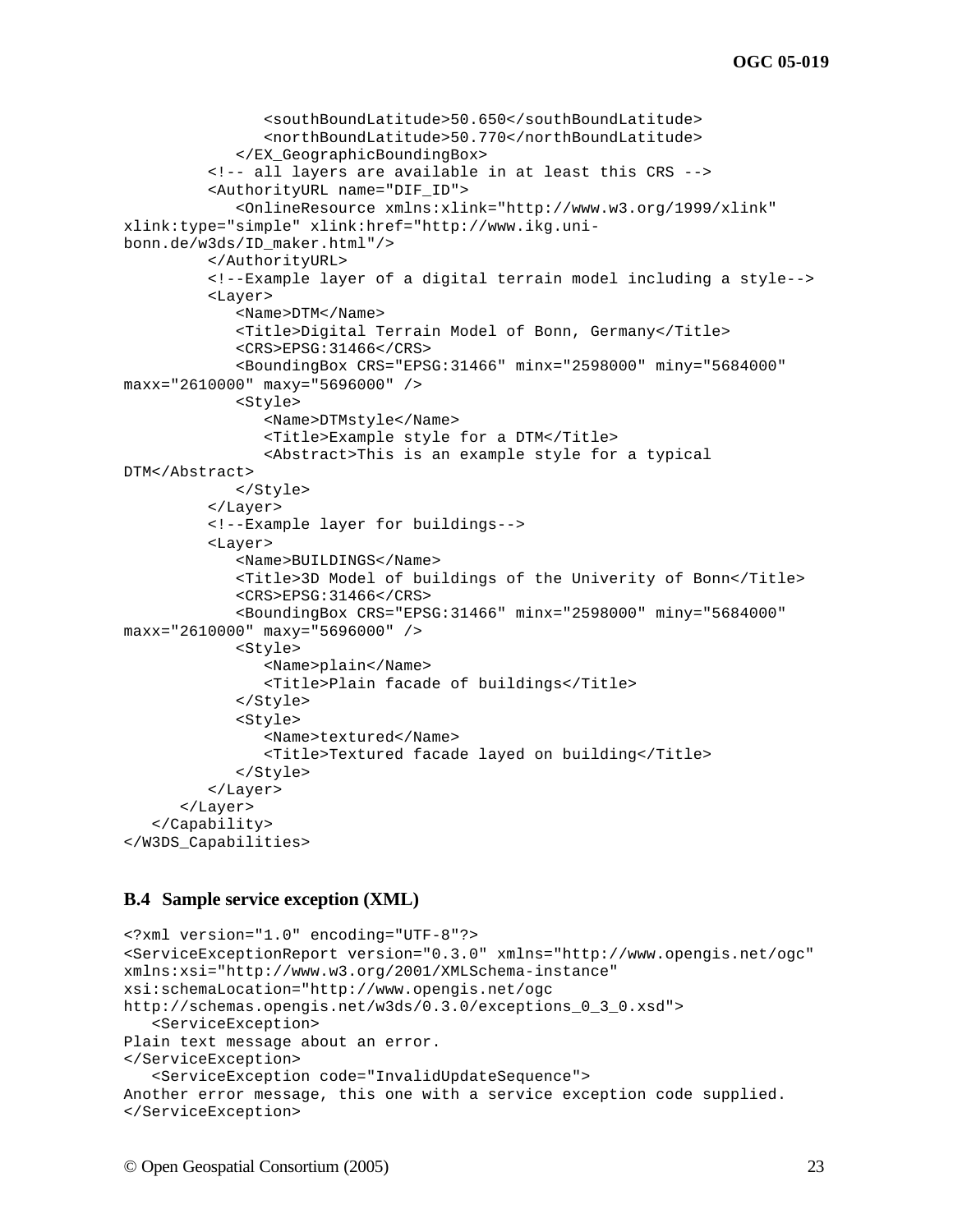<ServiceException><![CDATA[ Error in module <foo.c>, line 42

A message that includes angle brackets in text must be enclosed in a Character Data Section as in this example. All XML-like markup is ignored except for this sequence of three closing characters: ]]></ServiceException> <ServiceException><![CDATA[ <Module>foo.c</Module> <Error>An error occurred</Error> <Explanation>Similarly, actual XML can be enclosed in a CDATA section. A generic parser will ignore that XML, but application-specific software may choose to process it.</Explanation> ]]></ServiceException> </ServiceExceptionReport>